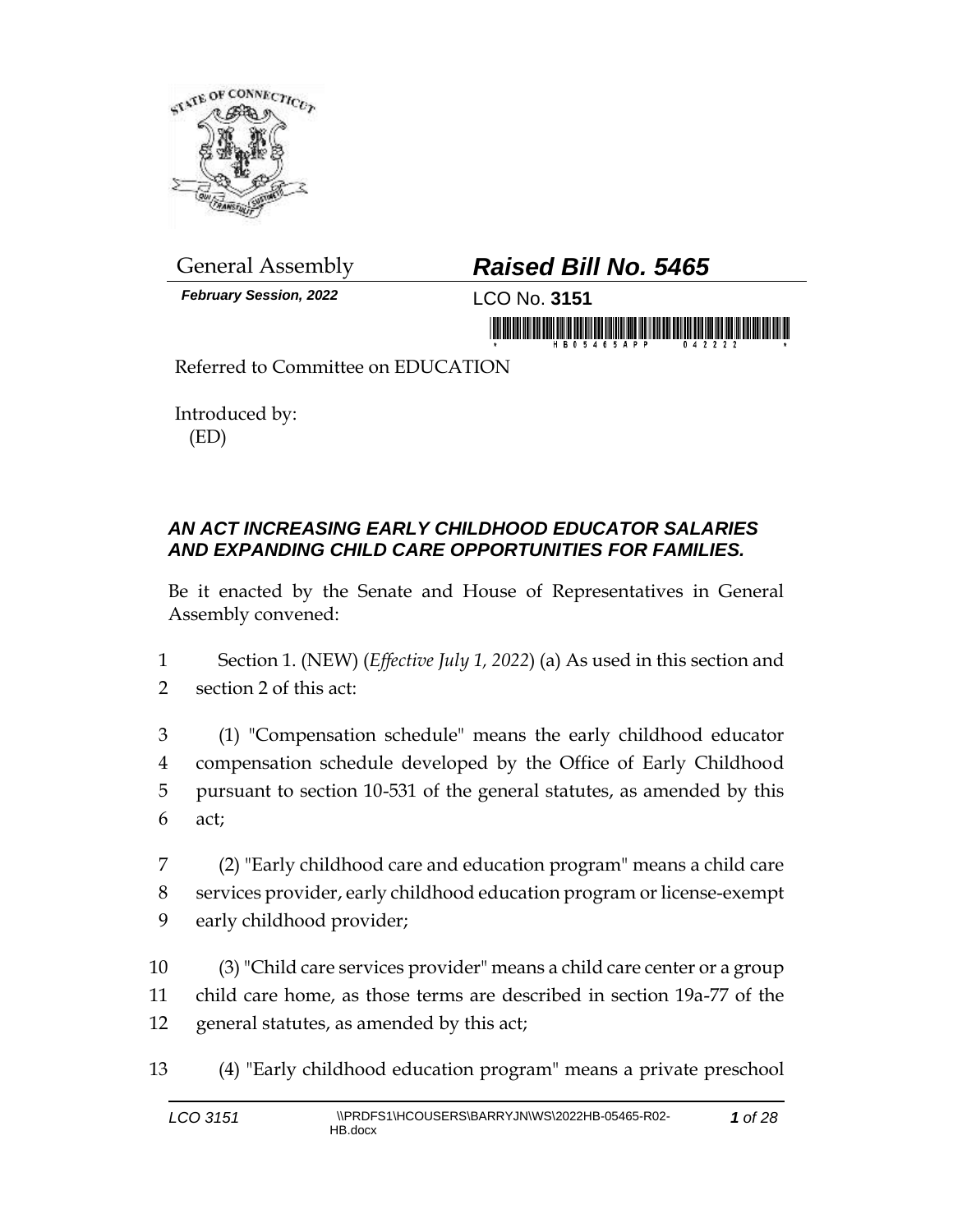program, a school readiness program or program pursuant to section 8-

210 of the general statutes, as amended by this act;

 (5) "School readiness program" has the same meaning as provided in section 10-16p of the general statutes, as amended by this act;

 (6) "License-exempt early childhood provider" means any child care services provider or school readiness program that accepts state funds for infant, toddler and preschool spaces associated with such program that is not required to be licensed pursuant to subsection (b) of section 19a-77 of the general statutes, and is located in a public school building but is not administered by a public school system;

 (7) "Employee" means a person who is employed by an early childhood care and education program and meets the eligibility criteria described in the compensation schedule and policy developed by the Office of Early Childhood pursuant to subsection (e) of this section;

 (8) "Base salary" means the annual salary that an employee was paid on December 31, 2021, or, if the position was vacant on December 31, 2021, the starting annual salary for such position on said date;

(9) "Benefits amount" means seven thousand five hundred dollars;

 (10) "Individual employee salary enhancement amount" means, for any fiscal year, the sum of (A) the difference between (i) the salary prescribed in the compensation schedule for an employee, and (ii) the amount of such employee's base salary, and (B) the benefits amount;

 (11) "Salary enhancement amount" means the sum of the total individual employee salary enhancement amounts for all employees of an early childhood care and education program for the fiscal year; and

 (12) "Family child care home" has the same meaning as provided in section 19a-77 of the general statutes, as amended by this act.

(b) For the fiscal year ending June 30, 2023, and each fiscal year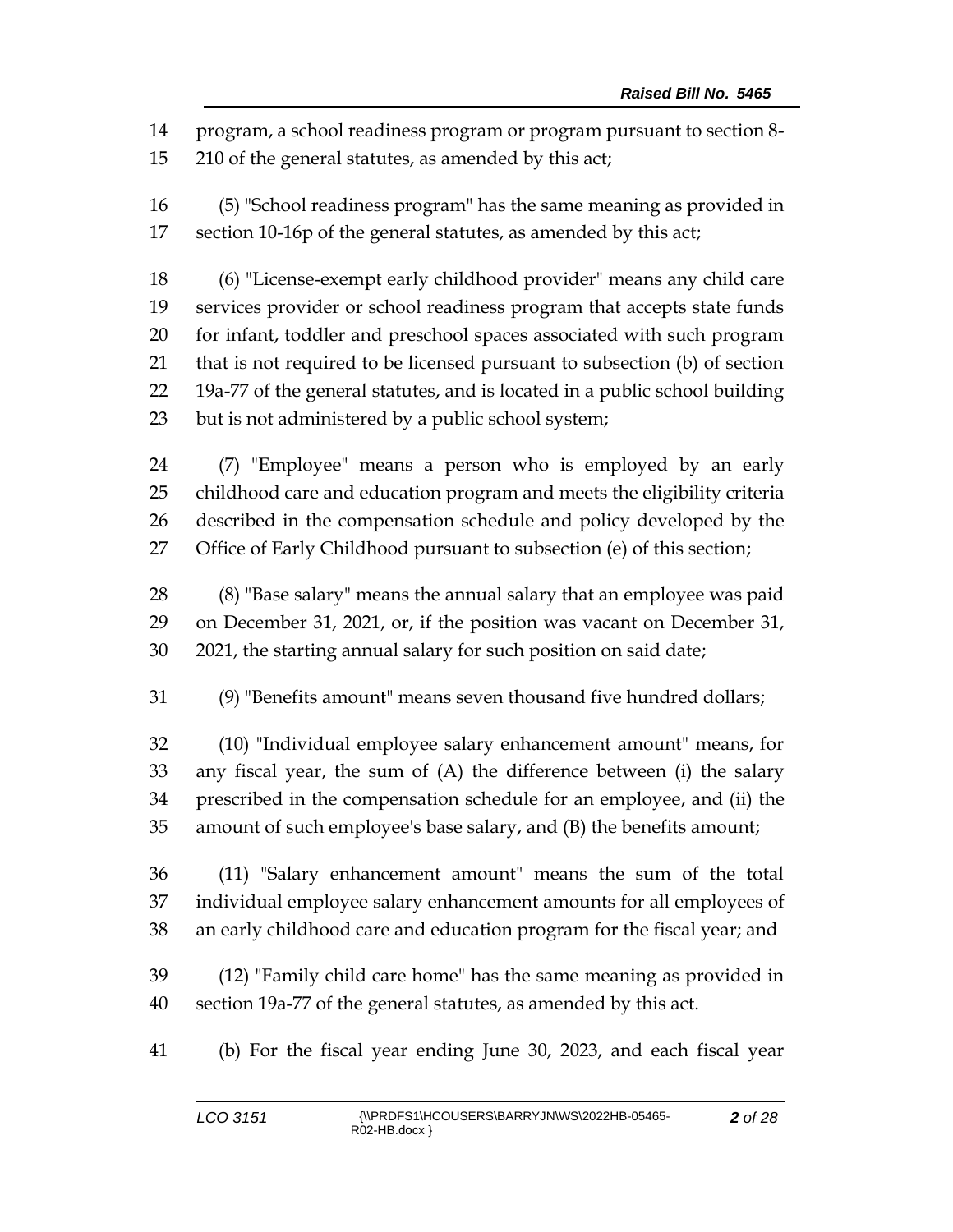thereafter, the Office of Early Childhood shall administer the early childhood care and education salary enhancement grant program. The office shall annually pay to each early childhood care and education program a salary enhancement grant in the amount of such program's salary enhancement amount. Such programs shall distribute such grant funds to its employees in accordance with the policy developed by the Commissioner of Early Childhood pursuant to subsection (e) of this section.

 (c) For the fiscal year ending June 30, 2023, and each fiscal year thereafter, the office shall annually pay to each family child care home a salary enhancement grant as follows: (1) Twenty thousand dollars for each licensee of a family child care home, (2) six thousand dollars for each full-time assistant or substitute staff member approved by the Commissioner of Early Childhood pursuant to section 19a-87b of the general statutes, and (3) three thousand dollars for each part-time assistant or substitute staff member approved by the commissioner pursuant to section 19a-87b of the general statutes, and employed by the family child care home. The licensee shall distribute such grant funds in accordance with the policy developed by the commissioner pursuant to subsection (e) of this section.

 (d) Each early childhood care and education program shall register, at such time and in such manner as prescribed by the commissioner, with the Office of Early Childhood to receive a grant under the program. Upon registration, such program shall provide any information required by the office, in accordance with the policy developed by the commissioner pursuant to subsection (e) of this section.

 (e) Not later than October 1, 2022, the commissioner shall develop a policy for the administration of the early childhood care and education salary enhancement grant program. The policy shall include, but need not be limited to, eligibility criteria for the program, the registration process for the program, the distribution requirements of the grant and any other requirements the commissioner deems necessary.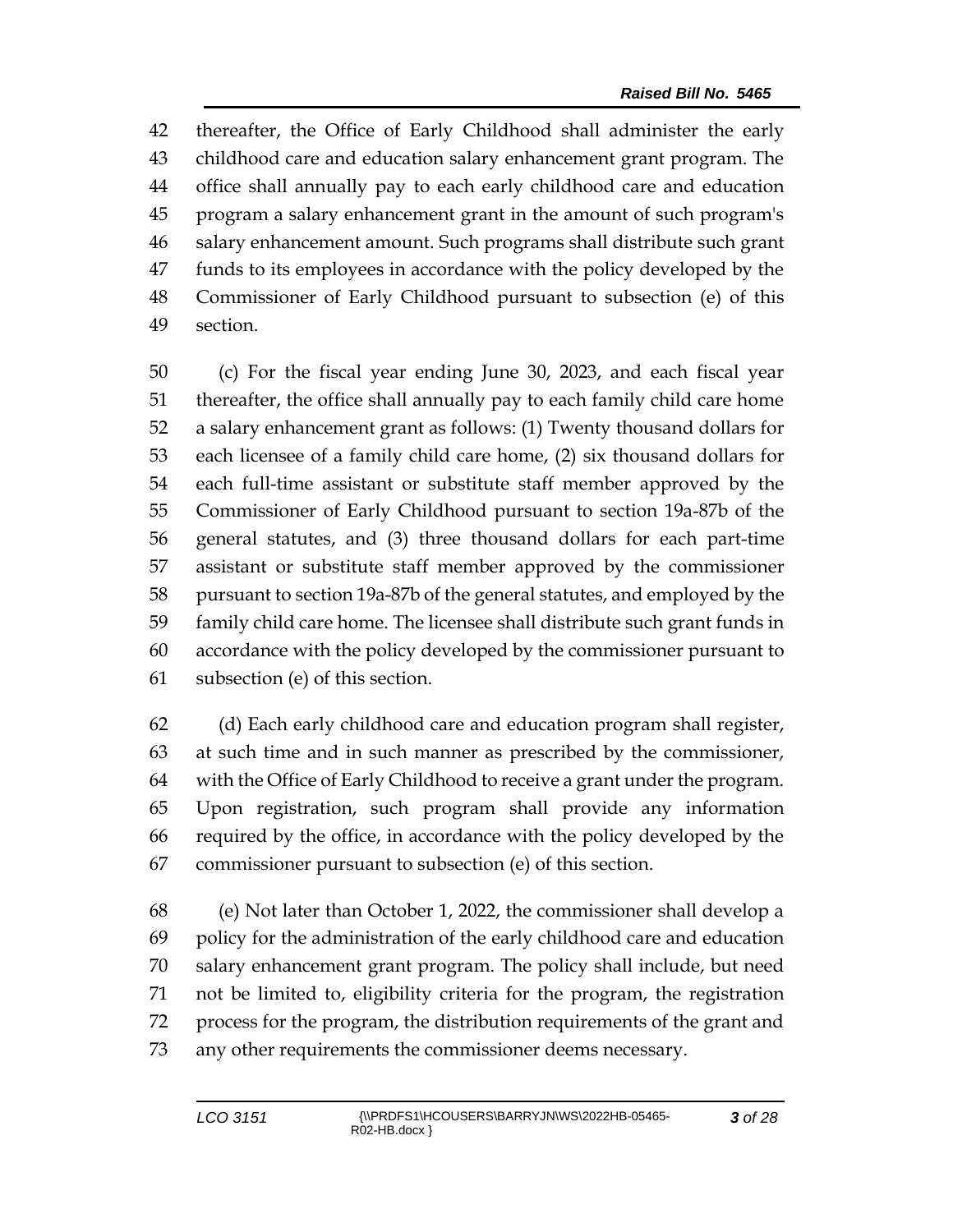Sec. 2. (NEW) (*Effective July 1, 2022*) On and after July 1, 2022, each employee of an early childhood care and education program shall be paid an annual salary as prescribed in the compensation schedule developed pursuant to section 10-531 of the general statutes, as amended by this act, except if an employee's salary is greater than the amount prescribed in such compensation schedule then such employee shall be paid such greater amount.

 Sec. 3. Section 10-531 of the general statutes is repealed and the following is substituted in lieu thereof (*Effective July 1, 2022*):

(a) As used in this section:

 (1) "Early childhood education program" means any child care or school readiness program that accepts state funds for infant, toddler and preschool spaces associated with such program;

 (2) "Employee" means any person who is employed by an **[**early childhood education program and meets the applicable staff 89 qualifications requirement, as defined in section 10-16p] early childhood care and education program and meets the eligibility criteria described in the compensation schedule and policy developed by the Office of Early Childhood pursuant to subsection (e) of section 1 of this act;

 (3) "Compensation" means the salary, wages, benefits and other forms of valuable consideration earned by and provided to an employee in remuneration for services rendered; **[**and**]**

 (4) "Compensation schedule" means a list or lists specifying a series of compensation steps and ranges; **[**.**]**

 (5) "Early childhood care and education program" means a child care services provider or an early childhood education program;

 (6) "Child care services provider" means a child care center or a group child care home, as those terms are described in section 19a-77, as amended by this act;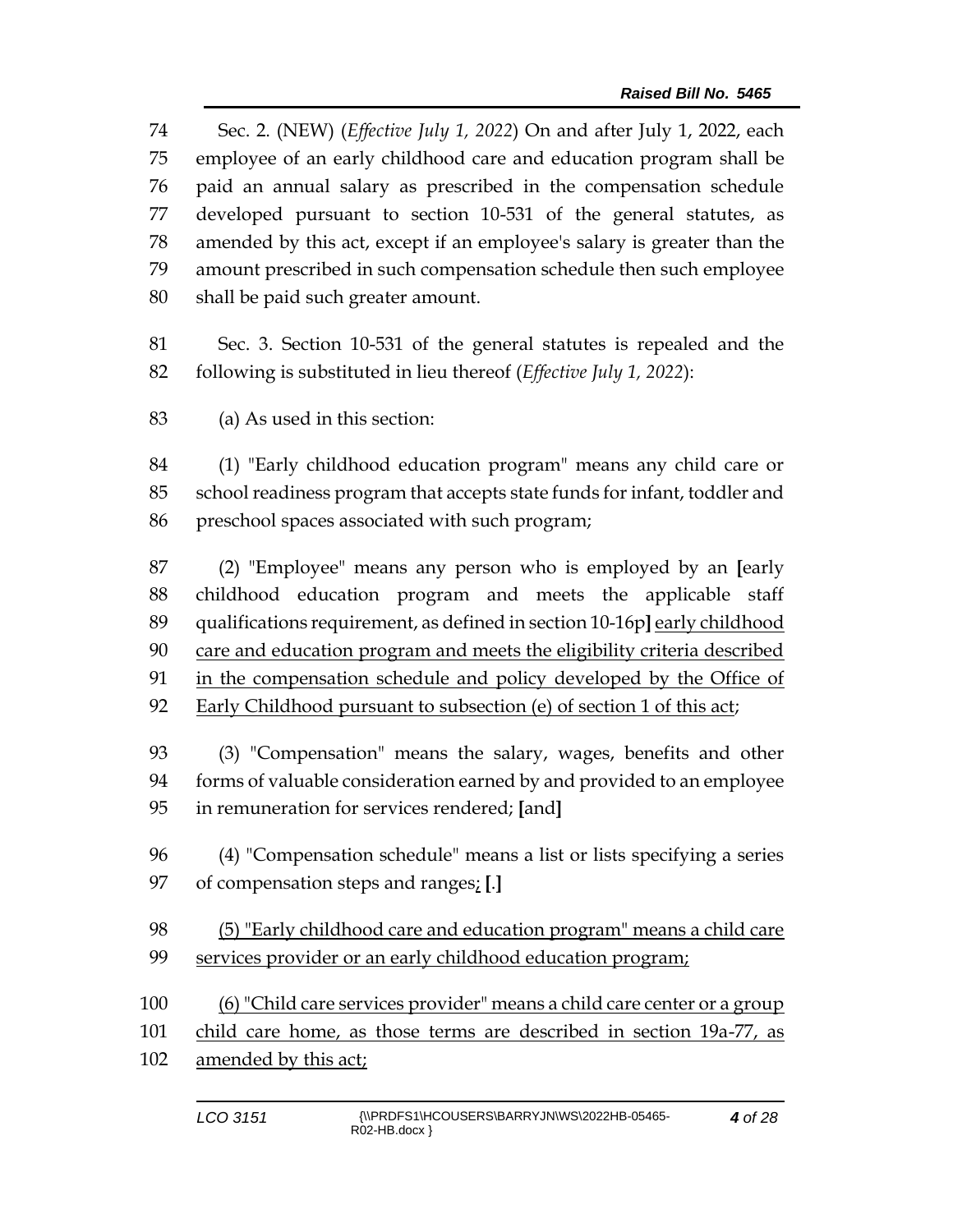| 103 | (7) "Early childhood education program" means a private preschool     |
|-----|-----------------------------------------------------------------------|
| 104 | program, a school readiness program or program pursuant to section 8- |
| 105 | 210, as amended by this act; and                                      |
| 106 | (8) "School readiness program" has the same meaning as provided in    |
| 107 | section 10-16p, as amended by this act.                               |

 (b) The Office of Early Childhood shall establish, after notice and opportunity for public comment, a proposed early childhood educator compensation schedule for employees of early childhood education programs.

 (c) (1) The office shall consider the following factors in developing the proposed early childhood educator compensation schedule: (A) Level of education, (B) training in early childhood education or child development, (C) relevant employment experience, including the number of years an individual has been employed in an early childhood education program, (D) compensation levels for certified teachers employed in a preschool program operated by a local or regional board of education or regional educational service center, and (E) cost of living in the state.

 (2) In developing the proposed early childhood educator compensation schedule, the office may (A) consider the findings and recommendations provided in "A Plan to Assist Early Education State Funded Providers to Degree Attainment and Increased Compensation" created by the office, pursuant to section 4 of public act 15-134, to create a standardized salary scale and incentive package for early childhood educators, (B) utilize state and federal funding, and (C) examine existing programs that address early childhood educator compensation and staff retention through financial incentives, such as bonuses for degree or course completion.

 (3) The office shall establish a recommended minimum salary for employees as part of the proposed early childhood educator compensation schedule.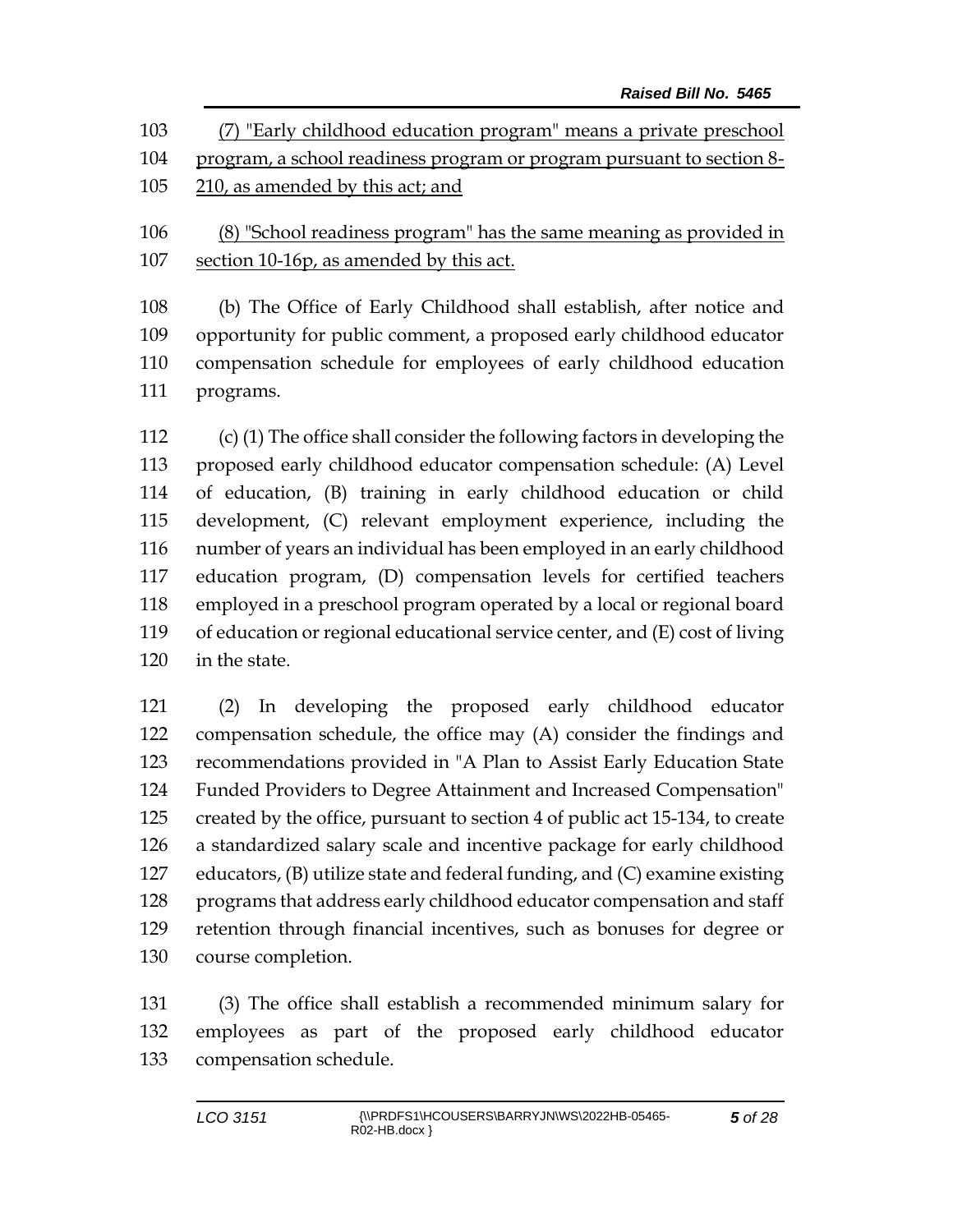(d) Not later than January 1, 2021, the office shall submit the proposed early childhood educator compensation schedule and a report to the joint standing committees of the General Assembly having cognizance of matters relating to education and appropriations and the budgets of state agencies, in accordance with the provisions of section 11-4a. Such report shall include: (1) Any recommendations for legislation relating to state-wide implementation of the proposed early childhood educator compensation schedule, (2) an estimate of the cost of implementing the proposed early childhood educator compensation schedule state-wide, (3) an analysis of the effect of the state-wide implementation of the proposed early childhood educator compensation schedule on the number of available preschool seats, and (4) an explanation of how the proposed early childhood educator compensation schedule will be included in any quality rating and improvement system developed by the office, pursuant to subdivision (15) of subsection (b) of section 10- 500.

## (e) Not later than January 1, 2023, the office shall amend the compensation schedule to include employees of early childhood care and education programs.

 Sec. 4. (NEW) (*Effective July 1, 2022*) (a) For the fiscal year ending June 30, 2023, and each fiscal year thereafter, the Office of Higher Education, in collaboration with the Office of Early Childhood, shall, within available appropriations, administer an early childhood educator loan forgiveness grant program to persons who meet the eligibility requirements described in subsection (b) of this section.

 (b) The program shall provide a student loan forgiveness grant to any person who (1) has been continuously employed by a licensed child care center, group child care home or family child care home, as described in section 19a-77 of the general statutes, as amended by this act, for at least four years at the time of application, and (2) holds (A) an associate degree with a concentration in early childhood education from a public institution of higher education in the state that is regionally accredited, provided such associate degree program is approved by (i) the Board of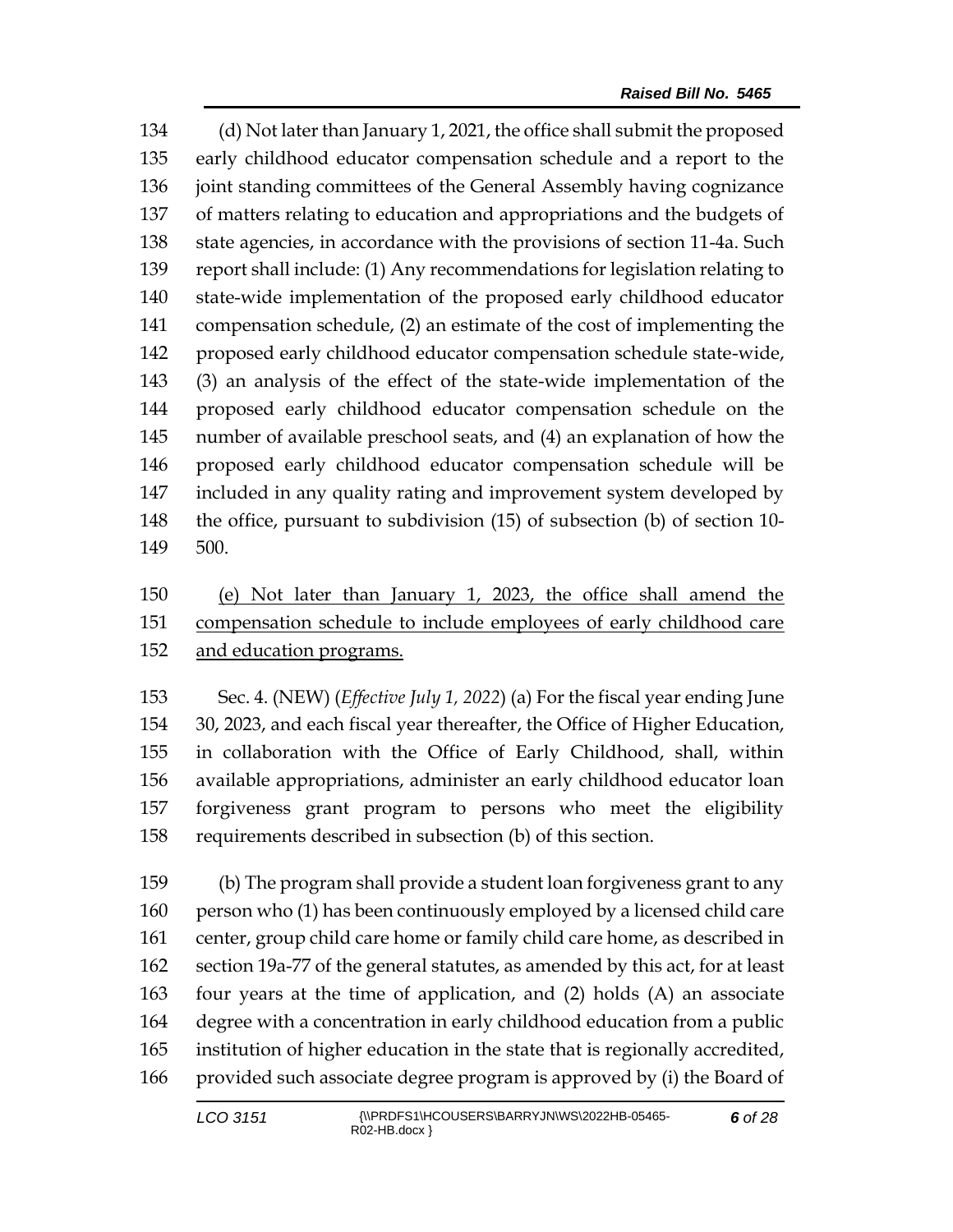Regents for Higher Education or the Office of Higher Education, and (ii) the Office of Early Childhood, or (B) a bachelor's degree with a concentration in early childhood education from a public institution of higher education in the state that is regionally accredited, provided such bachelor's degree program is approved by (i) the Board of Regents for Higher Education or the Office of Higher Education, and (ii) the Office of Early Childhood. As used in this subsection, "concentration in early childhood education" has the same meaning as provided in section 10- 16p of the general statutes.

 (c) Any person who satisfies the eligibility requirements prescribed in subsection (b) of this section shall receive a grant in an amount equal to the remaining balance of such person's federal or state educational loans.

 (d) Persons may apply to the Office of Higher Education for grants under this section at such time and in such manner as the executive director of the Office of Higher Education prescribes.

 (e) Any unexpended funds appropriated for purposes of this section shall not lapse at the end of the fiscal year but shall be available for expenditure during the next fiscal year.

 Sec. 5. Subdivision (1) of subsection (b) of section 10-16q of the general statutes is repealed and the following is substituted in lieu thereof (*Effective July 1, 2022*):

 (b) (1) **[**For the fiscal year ending June 30, 2020, the per child cost of the Office of Early Childhood school readiness program offered by a school readiness provider shall not exceed eight thousand nine hundred twenty-seven dollars.**]** For the fiscal year ending June 30, **[**2021**]** 2023, and each fiscal year thereafter, the per child cost of the Office of Early Childhood school readiness program offered by a school readiness provider shall not exceed **[**nine**]** ten thousand twenty-seven dollars.

 Sec. 6. Section 10-16p of the 2022 supplement to the general statutes is repealed and the following is substituted in lieu thereof (*Effective July*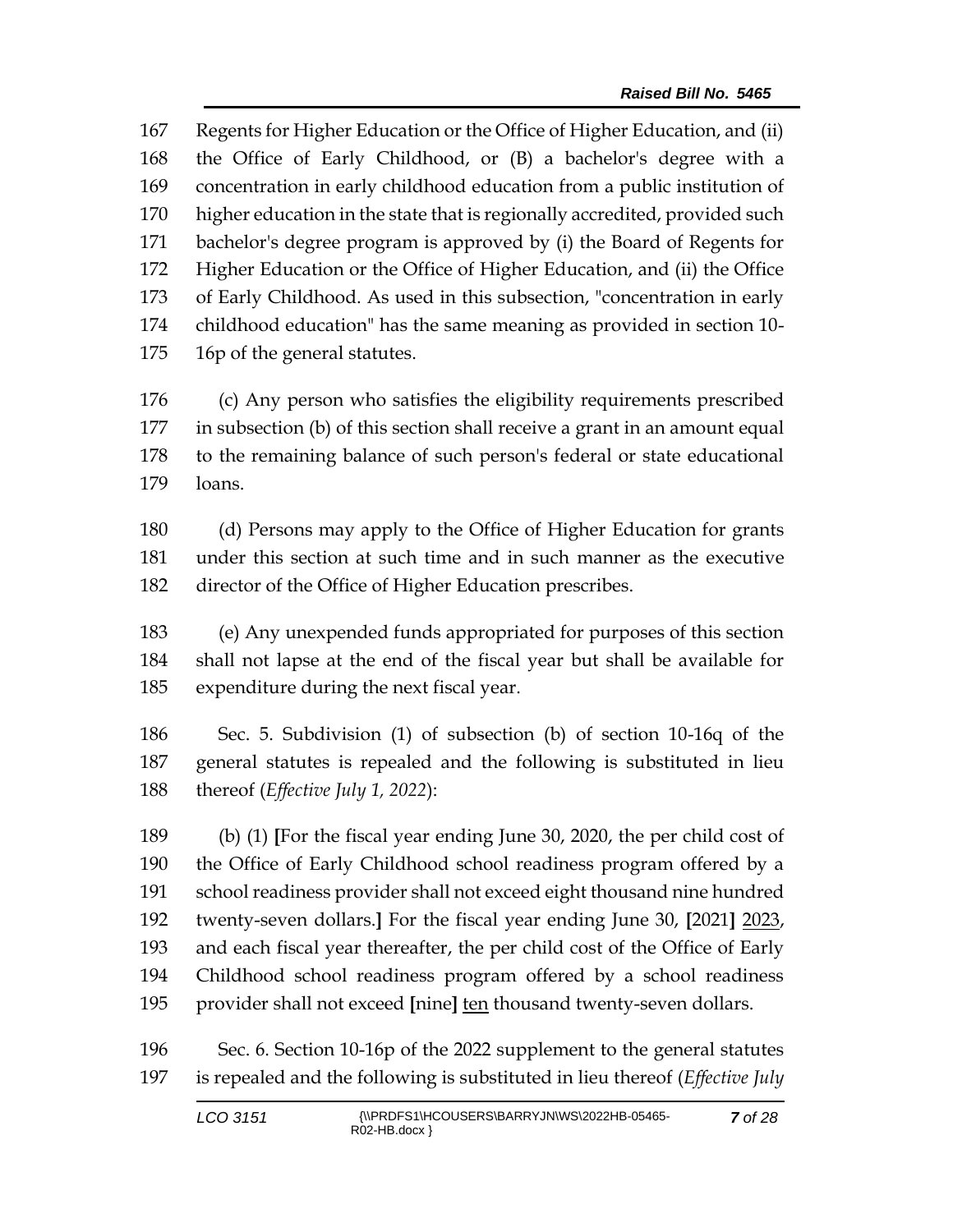*1, 2022*):

 (a) As used in sections 10-16o to 10-16r, inclusive, as amended by this act, 10-16u, 17b-749a and 17b-749c:

 (1) "School readiness program" means a nonsectarian program that (A) meets the standards set by the Office of Early Childhood pursuant to subsection (b) of this section and the requirements of section 10-16q, as amended by this act, and (B) provides a developmentally appropriate learning experience of not less than four hundred fifty hours and one hundred eighty days for eligible children, except as provided in subsection (d) of section 10-16q;

 (2) "Eligible children" means children three and four years of age and children five years of age who are not eligible to enroll in school pursuant to section 10-15c, or who are eligible to enroll in school and will attend a school readiness program pursuant to section 10-16t;

 (3) "Priority school" means a school in which forty per cent or more of the lunches served are served to students who are eligible for free or reduced price lunches pursuant to federal law and regulations, excluding such a school located in a priority school district pursuant to section 10-266p or in a former priority school district receiving a grant pursuant to subsection (c) of this section and, on and after July 1, 2001, excluding such a school in a transitional school district receiving a grant pursuant to section 10-16u;

 (4) "Severe need school" means a school in a priority school district pursuant to section 10-266p or in a former priority school district in which forty per cent or more of the lunches served are served to students who are eligible for free or reduced price lunches;

 (5) "Accredited" means accredited by the National Association for the Education of Young Children, National Association for Family Child Care, a Head Start on-site program review instrument or a successor instrument pursuant to federal regulations, or otherwise meeting such criteria as may be established by the commissioner, unless the context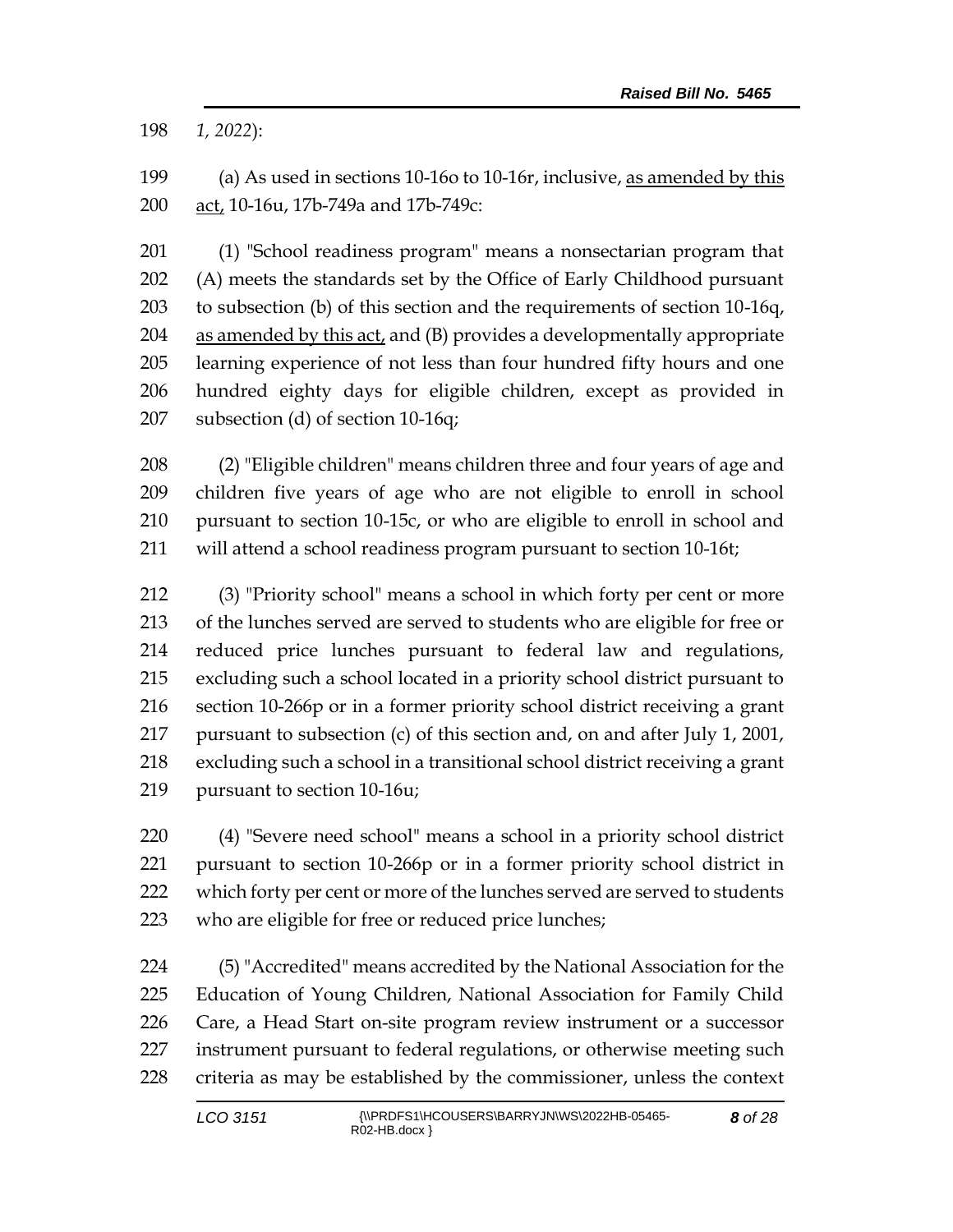### otherwise requires;

 (6) "Year-round" means fifty weeks per year, except as provided in subsection (d) of section 10-16q;

(7) "Commissioner" means the Commissioner of Early Childhood;

(8) "Office" means the Office of Early Childhood;

 (9) "Seeking accreditation" means a school readiness program seeking accreditation by the National Association for the Education of Young Children, National Association for Family Child Care or a Head Start on-site program review instrument or successor instrument pursuant to federal regulations, or attempting to meet criteria as may be established by the commissioner; and

 (10) "Concentration in early childhood education" means a program of study in early childhood education, including, but not limited to, early childhood education, child study, child development or human growth and development.

 (b) (1) The office shall be the lead agency for school readiness. For purposes of this section and section 10-16u, school readiness program providers eligible for funding from the office shall include local and regional boards of education, regional educational service centers, family resource centers and providers of child care centers, group child care homes and family child care homes, as described in section 19a-77, 250 as amended by this act, Head Start programs, preschool programs and other programs that meet any standards established by the commissioner. The office shall establish standards for school readiness programs. The standards may include, but need not be limited to, guidelines for staff-child interactions, curriculum content, including preliteracy development, lesson plans, parental involvement, staff qualifications and training, transition to school and administration. The office shall develop age-appropriate developmental skills and goals for children attending such programs. The commissioner, in consultation with the president of the Connecticut State Colleges and Universities,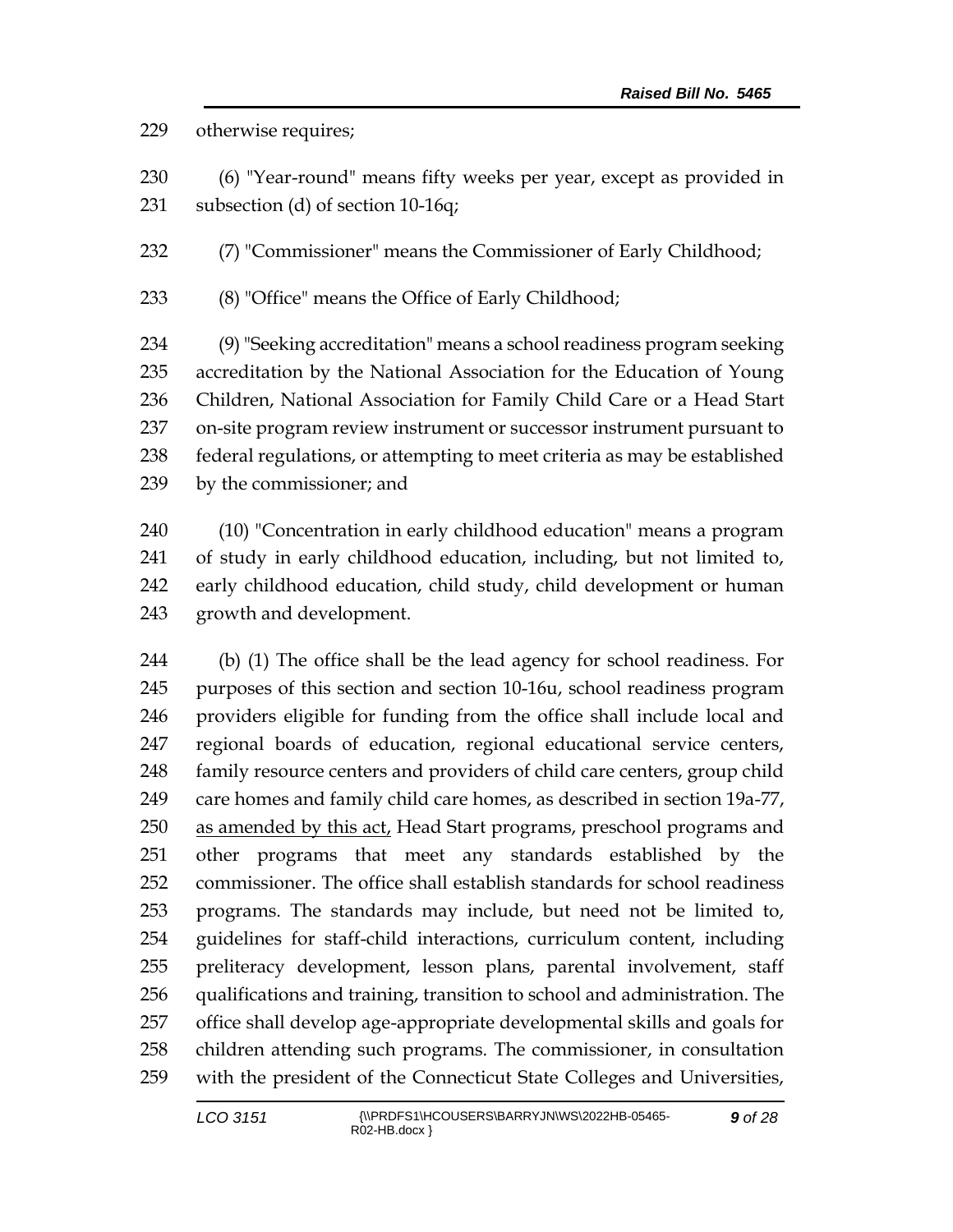the Commissioners of Education and Social Services and other appropriate entities, shall develop a professional development program for the staff of school readiness programs.

(2) For purposes of this section:

 (A) Prior to July 1, 2022, "staff qualifications" means that for each early childhood education program accepting state funds for infant, toddler and preschool spaces associated with such program's child care program or school readiness program, there is in each classroom an individual who has at least the following: (i) A childhood development associate credential or an equivalent credential issued by an organization approved by the commissioner and twelve credits or more in early childhood education or child development, as determined by the commissioner or the president of the Connecticut State Colleges and Universities, after consultation with the commissioner, from an institution of higher education (I) accredited by the Board of Regents for Higher Education or Office of Higher Education, and (II) regionally accredited; (ii) an associate degree with twelve credits or more in early childhood education or child development, as determined by the commissioner or the president of the Connecticut State Colleges and Universities, after consultation with the commissioner, from such an institution; (iii) a four-year degree with twelve credits or more in early childhood education or child development, as determined by the commissioner or the president of the Connecticut State Colleges and Universities, after consultation with the commissioner, from such an institution; (iv) certification pursuant to section 10-145b with an endorsement in early childhood education or special education; (v) an associate degree with a concentration in early childhood education from an institution of higher education that is regionally accredited; or (vi) a bachelor's degree with a concentration in early childhood education from an institution of higher education that is regionally accredited;

 (B) From July 1, 2022, until June 30, 2025, "staff qualifications" means that for each early childhood education program accepting state funds for infant, toddler and preschool spaces associated with such program's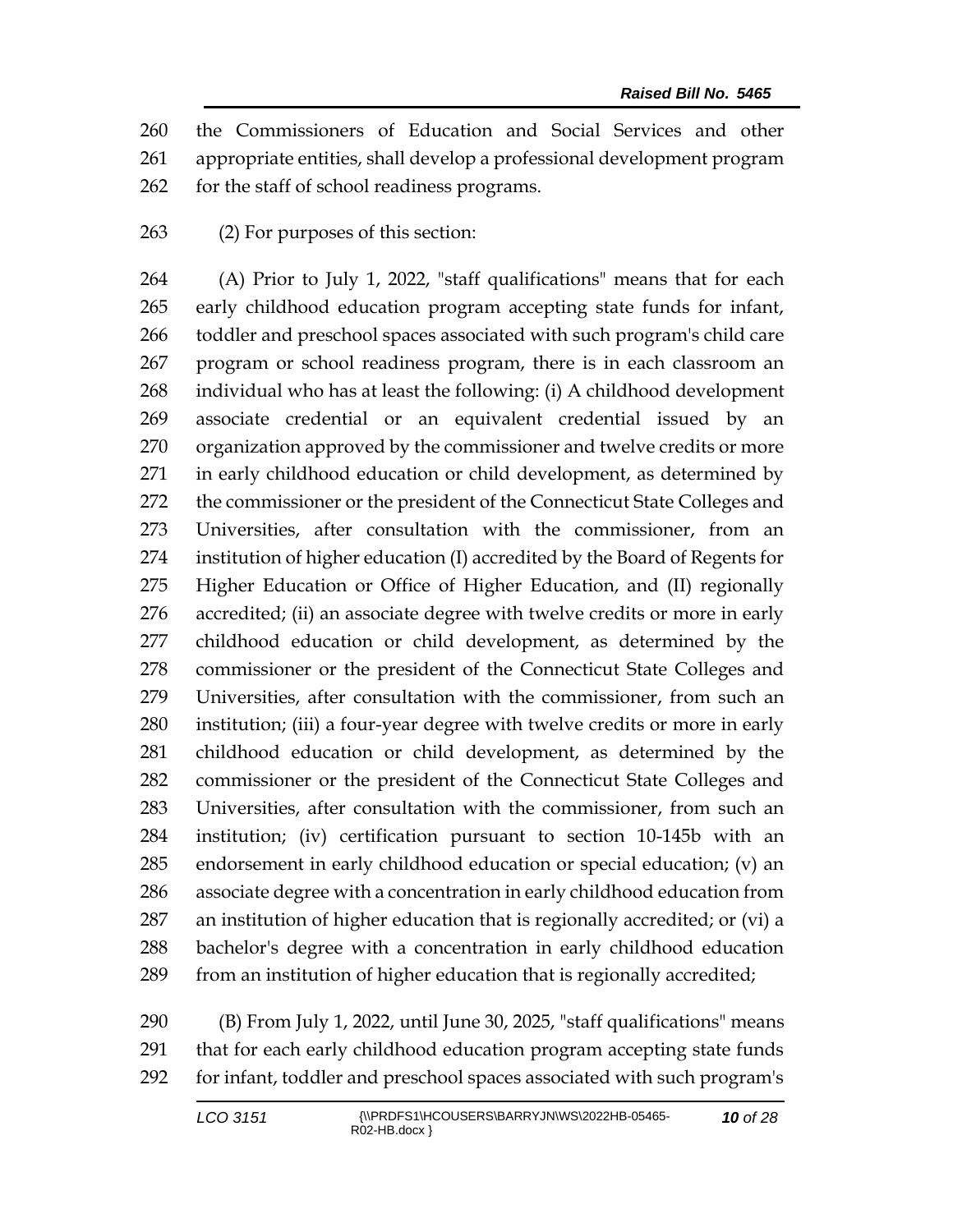child care program or school readiness program, (i) at least fifty per cent of those individuals with the primary responsibility for a classroom of children (I) hold certification pursuant to section 10-145b with an endorsement in early childhood education or early childhood special education, (II) have been issued an early childhood teacher credential, pursuant to section 10-520b, (III) hold at least an associate degree with a concentration in early childhood education from an institution of higher education that is regionally accredited, or (IV) satisfy the requirements of subdivision (3), (4) or (5) of this subsection, and (ii) such remaining individuals with the primary responsibility for a classroom of children hold a childhood development associate credential or an equivalent credential issued by an organization approved by the commissioner and twelve credits or more in early childhood education or child development, as determined by the commissioner or the president of the Connecticut State Colleges and Universities, after consultation with the commissioner, from an institution of higher education (I) accredited by the Board of Regents for Higher Education or Office of Higher Education, and (II) regionally accredited;

 (C) From July 1, 2025, until June 30, 2029, "staff qualifications" means that for each early childhood education program accepting state funds for infant, toddler and preschool spaces associated with such program's child care program or school readiness program, (i) at least fifty per cent of those individuals with the primary responsibility for a classroom of children (I) hold certification pursuant to section 10-145b with an endorsement in early childhood education or early childhood special education, (II) have been issued an early childhood teacher credential, pursuant to subdivision (2) of section 10-520b, (III) hold at least a bachelor's degree with a concentration in early childhood education from an institution of higher education that is regionally accredited, or (IV) satisfy the requirements of subdivision (3), (4) or (5) of this subsection, and (ii) such remaining individuals with the primary responsibility for a classroom of children (I) hold an associate degree with a concentration in early childhood education from an institution of higher education that is regionally accredited, or (II) have been issued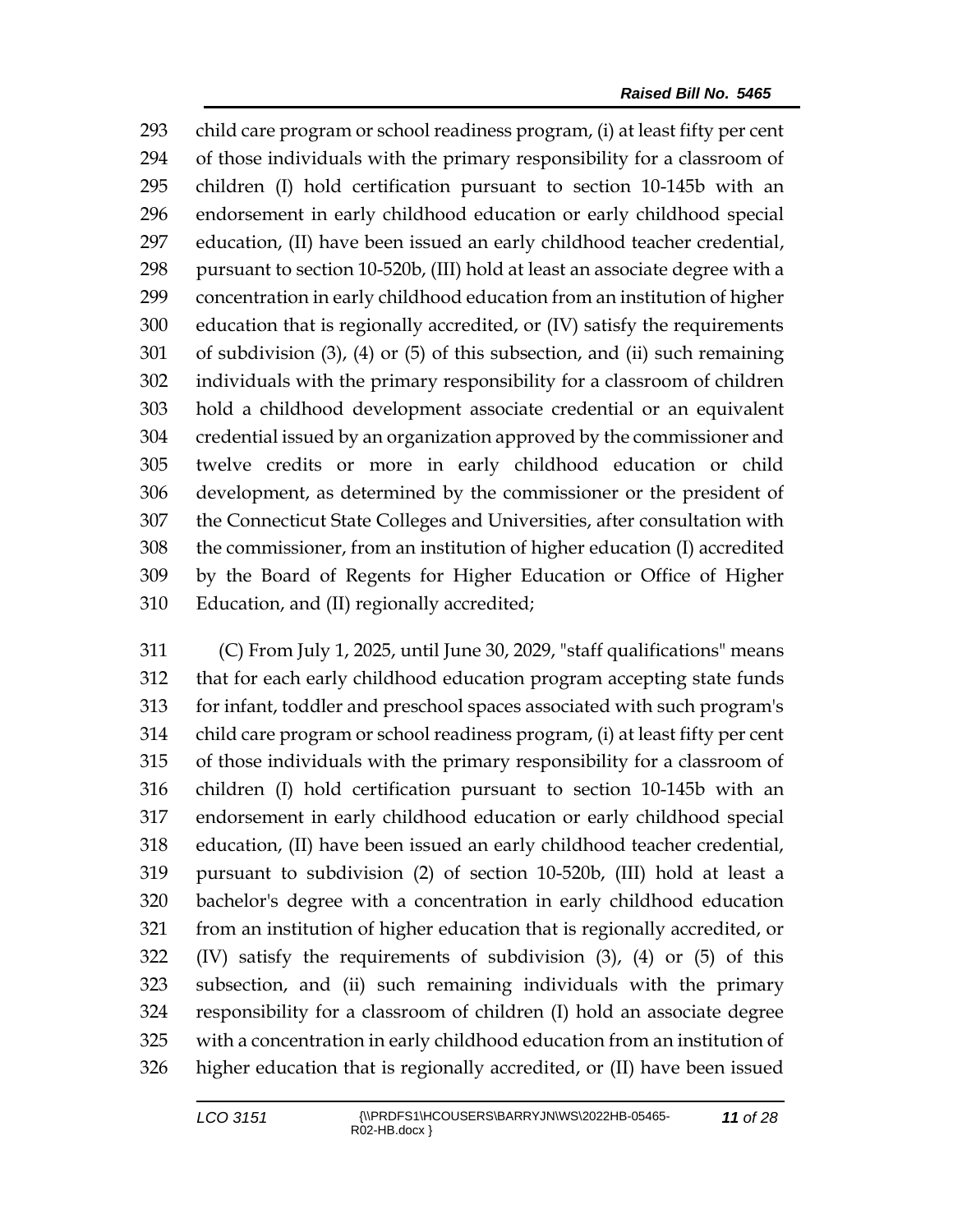an early childhood teacher credential, pursuant to subdivision (1) of section 10-520b; and

 (D) On and after July 1, 2029, "staff qualifications" means that for each early childhood education program accepting state funds for infant, toddler and preschool spaces associated with such program's child care program or school readiness program, one hundred per cent of those individuals with the primary responsibility for a classroom of children (i) hold certification pursuant to section 10-145b with an endorsement in early childhood education or early childhood special education, (ii) have been issued an early childhood teacher credential, pursuant to subdivision (2) of section 10-520b, (iii) hold at least a bachelor's degree with a concentration in early childhood education from an institution of higher education that is regionally accredited, or (iv) satisfy the requirements of subdivision (3), (4) or (5) of this subsection.

 (3) Any individual with a bachelor's degree in early childhood education or child development or a bachelor's degree and twelve credits or more in early childhood education or child development, who, on or before June 30, 2015, is employed by an early childhood education program that accepts state funds for infant, toddler and preschool spaces associated with such program's child care program or school readiness program shall be considered to meet the staff qualifications required under subparagraphs (B) to (D), inclusive, of subdivision (2) of this subsection. No such early childhood education program shall terminate any such individual from employment for purposes of meeting the staff qualification requirements set forth in subparagraph (B), (C) or (D) of subdivision (2) of this subsection.

 (4) Any individual with an associate degree or a bachelor's degree in early childhood education or child development or an associate degree or a bachelor's degree and twelve credits or more in early childhood education or child development from an institution of higher education that is regionally accredited, other than an associate degree or a bachelor's degree with a concentration in early childhood education, may submit documentation concerning such degree for review and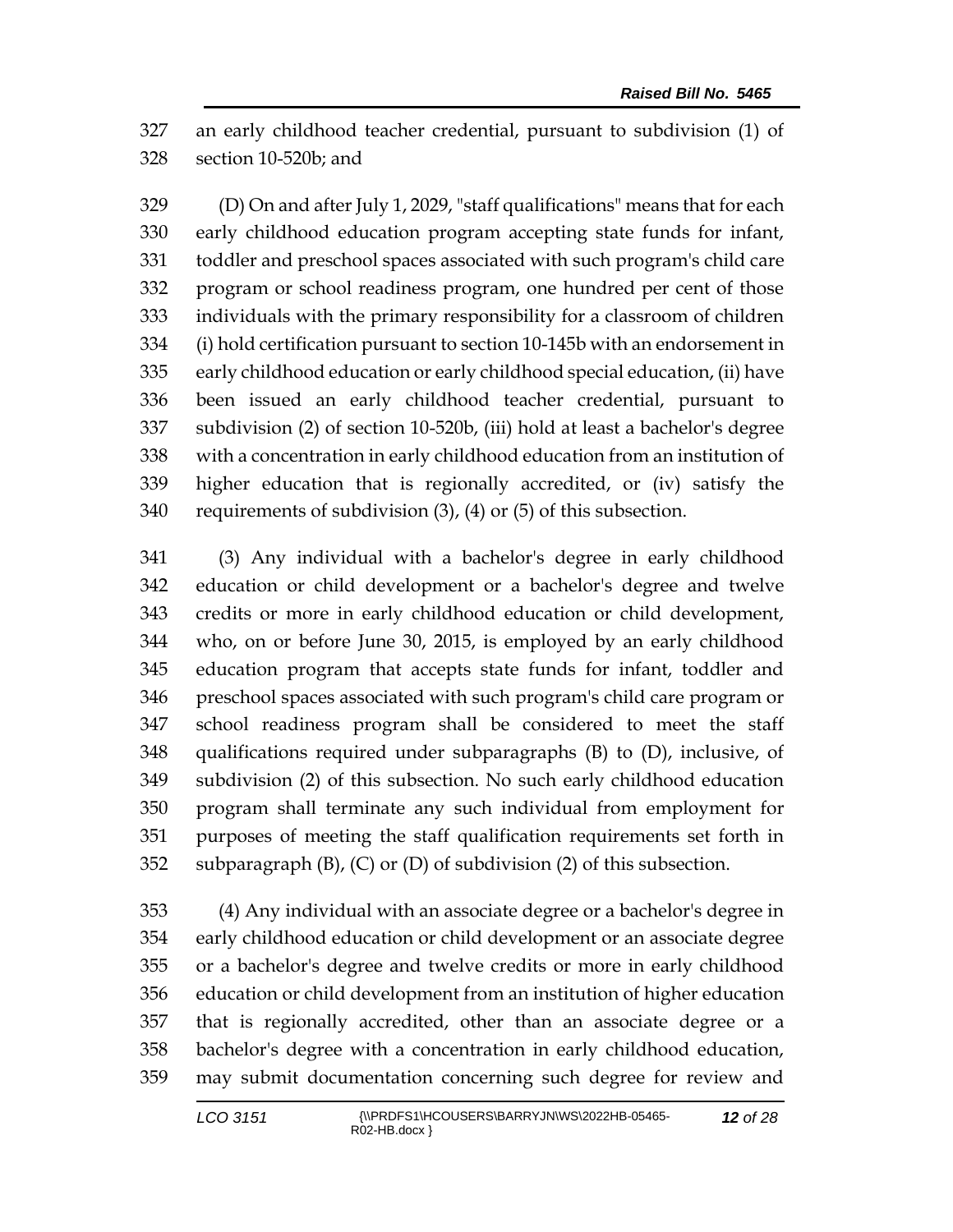assessment by the office as to whether such degree has a sufficient concentration in early childhood education so as to satisfy the requirements set forth in subparagraphs (B) to (D), inclusive, of subdivision (2) of this subsection.

 (5) Any individual with an associate degree with twelve credits or more in early childhood education or child development, as determined by the commissioner or the president of the Connecticut State Colleges and Universities, after consultation with the commissioner, from an institution of higher education (A) accredited by the Board of Regents for Higher Education or Office of Higher Education, and (B) regionally accredited, who has been employed in the same early childhood education program that accepts state funds for infant, toddler and preschool spaces associated with such program's child care program or school readiness program since 1995 shall be considered to meet the staff qualifications required under subparagraphs (B) to (D), inclusive, of subdivision (2) of this subsection until June 30, 2025. On and after July 1, 2025, such individual shall hold a childhood development associate credential or an equivalent credential, described in subparagraph (A) of subdivision (2) of this subsection, or otherwise meet the staff qualifications required under subparagraphs (C) and (D) of subdivision (2) of this subsection. Any such individual who terminates his or her employment with such early childhood education program on or before June 30, 2025, and accepts a position at another early childhood education program accepting state funds for spaces associated with such program's child care program or school readiness program shall submit documentation of such individual's progress toward meeting 386 the staff qualification requirements set forth in subparagraph  $(B)$  to  $(D)$ , inclusive, of subdivision (2) of this subsection in a manner determined by the office.

 (c) The commissioner shall establish a grant program to provide spaces in accredited school readiness programs located in priority school districts, as described in section 10-266p, or in former priority school districts for eligible children. The state, acting by and in the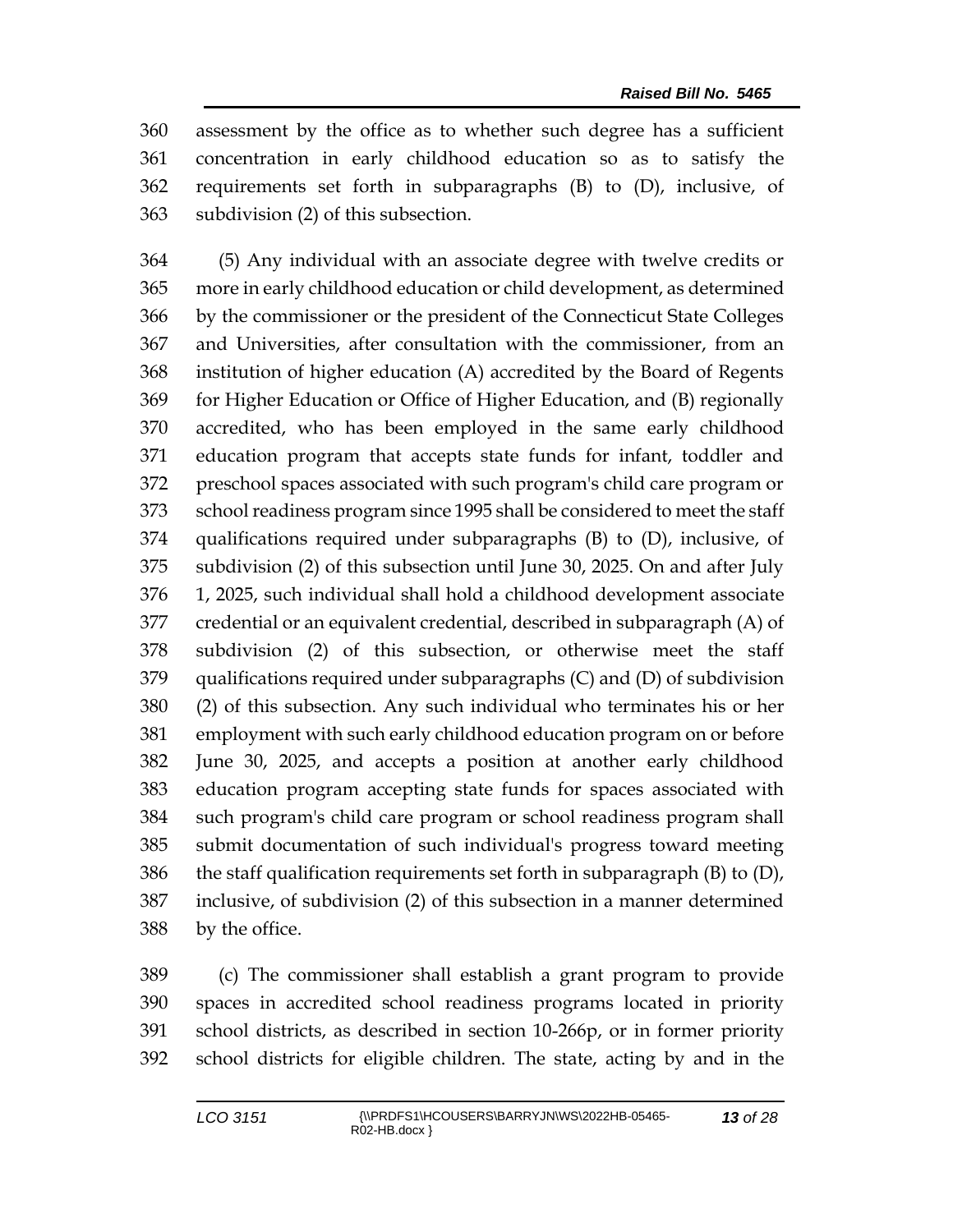discretion of the Commissioner of Early Childhood, in consultation with a town or regional school readiness council, may enter into a contract with a municipality, local or regional board of education, regional educational service center, family resource center, provider of a child care center, group child care home or family child care home, as 398 described in section 19a-77, as amended by this act, Head Start program, preschool program or other program that meets such standards established by the commissioner, to provide, within available appropriations, state financial assistance. Eligibility shall be determined for a five-year period based on an applicant's designation as a priority school district for the initial year of application, except that if a school district that receives a grant pursuant to this subsection is no longer designated as a priority school district at the end of such five-year period, such former priority school district shall continue to be eligible to receive a grant pursuant to this subsection. Grant awards shall be made annually contingent upon available funding and a satisfactory annual evaluation. The chief elected official of such town and the superintendent of schools for such priority school district or former priority school district shall submit a plan for the expenditure of grant funds and responses to the local request for proposal process to the commissioner. The commissioner shall review and approve such plans. The plan shall: (1) Be developed in consultation with the local or 415 regional school readiness council established pursuant to section  $10-16r<sub>t</sub>$  as amended by this act; (2) be based on a needs and resource assessment; (3) provide for the issuance of requests for proposals for providers of accredited school readiness programs, provided, after the initial requests for proposals, facilities that have been approved to operate a child care program financed through the Connecticut Health and Education Facilities Authority and have received a commitment for debt service from the Department of Social Services, pursuant to section 17b- 749i, on or before June 30, 2014, and on or after July 1, 2014, from the office, are exempt from the requirement for issuance of annual requests for proposals; and (4) identify the need for funding pursuant to section 17b-749a in order to extend the hours and days of operation of school readiness programs in order to provide child care services for children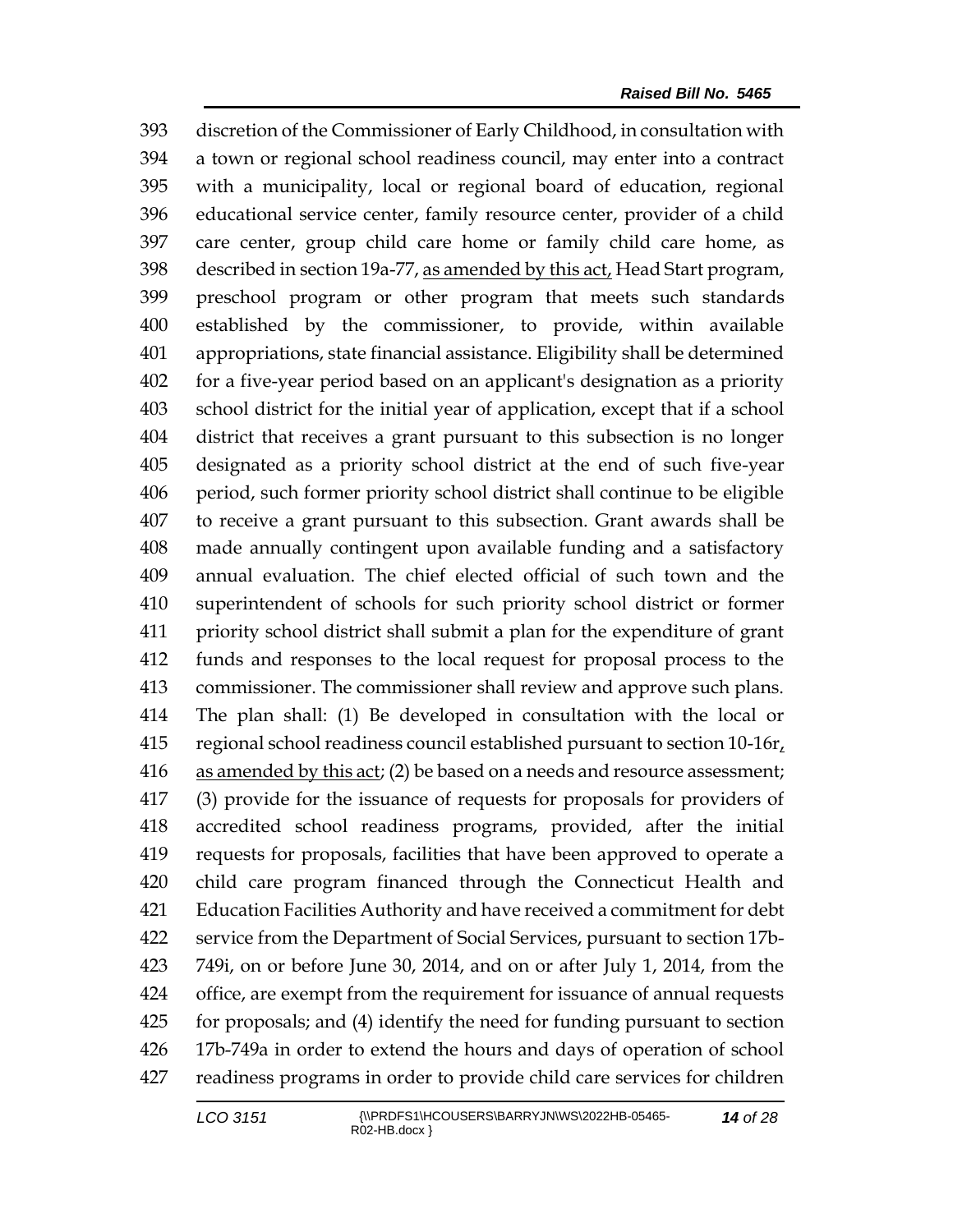attending such programs.

 (d) (1) The commissioner shall establish a competitive grant program to provide spaces in accredited school readiness programs or school readiness programs seeking accreditation located in (A) an area served by a priority school or a former priority school, (B) a town ranked one to fifty when all towns are ranked in ascending order according to town wealth, as defined in subdivision (26) of section 10-262f, whose school district is not a priority school district pursuant to section 10-266p, (C) a town formerly a town described in subparagraph (B) of this subdivision, as provided for in subdivision (2) of this subsection, or (D) a town designated as an alliance district, as defined in section 10-262u, whose school district is not a priority school district pursuant to section 10- 266p. A town in which a priority school is located, a regional school 441 readiness council, pursuant to subsection (c) of section 10-16r, as amended by this act, for a region in which such a school is located or a town described in subparagraph (B) of this subdivision may apply for such a grant in an amount equal to the number of spaces in an accredited school readiness program or a school readiness program seeking accreditation multiplied by the per child cost set forth in subdivision (1) 447 of subsection (b) of section 10-16q, as amended by this act. Eligibility shall be determined for a three-year period based on an applicant's designation as having a priority school or being a town described in subparagraph (B) of this subdivision for the initial year of application. The state, acting by and in the discretion of the Commissioner of Early Childhood, in consultation with a town or regional school readiness council, may enter into a contract with a municipality, local or regional board of education, regional educational service center, family resource center, provider of a child care center, group child care home or family child care home, as described in section 19a-77, as amended by this act, Head Start program, preschool program or other program that meets such standards established by the commissioner, to provide, within available appropriations, state financial assistance. The chief elected official of such town and the superintendent of schools of the school district or the regional school readiness council shall submit a plan, as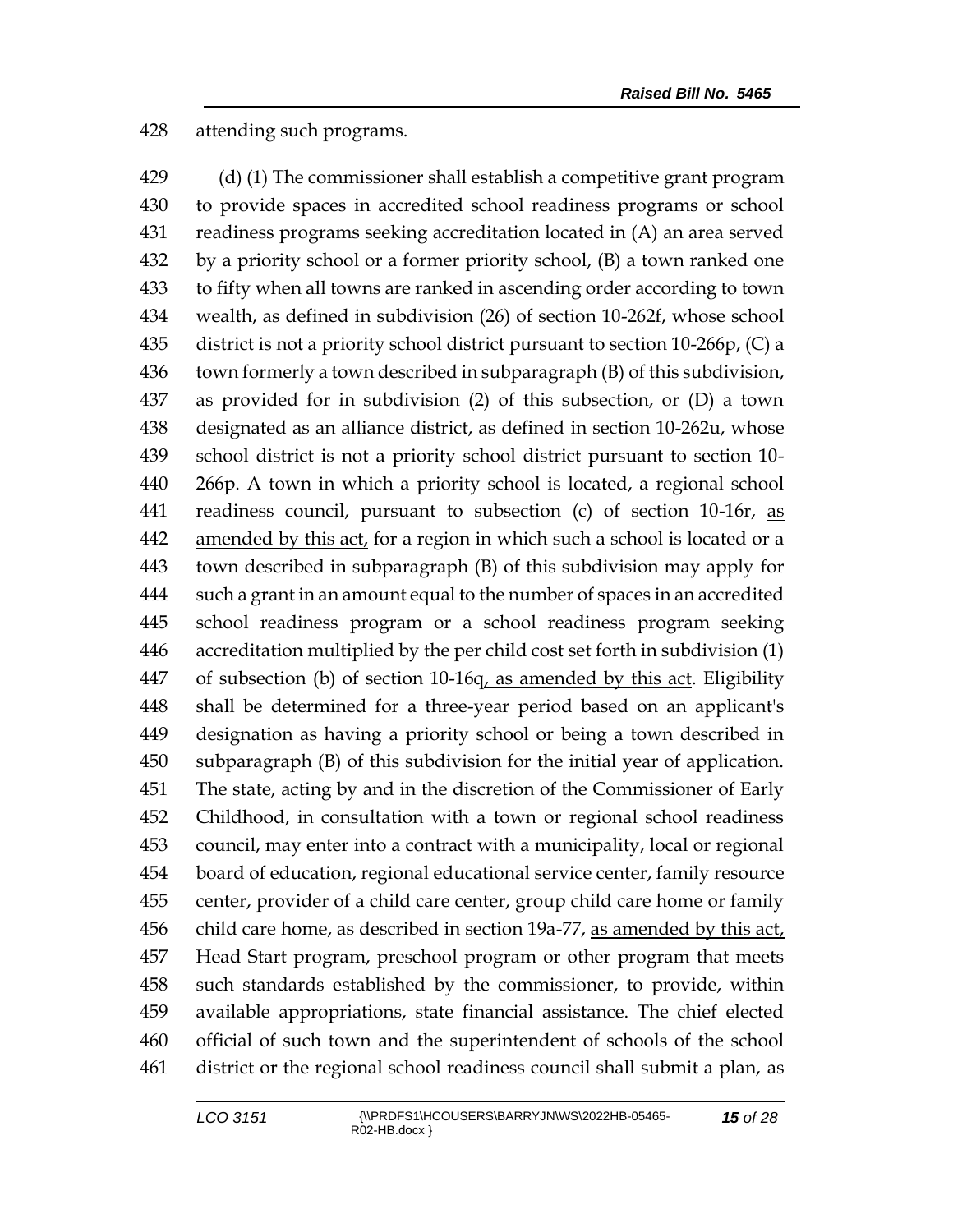described in subsection (c) of this section, for the expenditure of such grant funds to the commissioner. In awarding grants pursuant to this subsection, the commissioner shall give preference to applications submitted by regional school readiness councils and may, within available appropriations, provide a grant to such town or regional school readiness council that increases the number of spaces for eligible children who reside in an area or town described in subparagraphs (A) to (D), inclusive, of this subdivision, in an accredited school readiness program or a school readiness program seeking accreditation.

 (2) (A) Except as provided in subparagraph (C) of this subdivision, commencing with the fiscal year ending June 30, 2005, if a town received a grant pursuant to subdivision (1) of this subsection and is no longer eligible to receive such a grant, the town may receive a phase-out grant for each of the three fiscal years following the fiscal year such town received its final grant pursuant to subdivision (1) of this subsection.

 (B) The amount of such phase-out grants shall be determined as follows: (i) For the first fiscal year following the fiscal year such town received its final grant pursuant to subdivision (1) of this subsection, in an amount that does not exceed seventy-five per cent of the grant amount such town received for the town or school's final year of eligibility pursuant to subdivision (1) of this subsection; (ii) for the second fiscal year following the fiscal year such town received its final grant pursuant to subdivision (1) of this subsection, in an amount that does not exceed fifty per cent of the grant amount such town received for the town's or school's final year of eligibility pursuant to subdivision (1) of this subsection; and (iii) for the third fiscal year following the fiscal year such town received its final grant pursuant to subdivision (1) of this subsection, in an amount that does not exceed twenty-five per cent of the grant amount such town received for the town's or school's final year of eligibility pursuant to subdivision (1) of this subsection.

 (C) For the fiscal year ending June 30, 2011, and each fiscal year thereafter, any town that received a grant pursuant to subparagraph (B) of subdivision (1) of this subsection for the fiscal year ending June 30,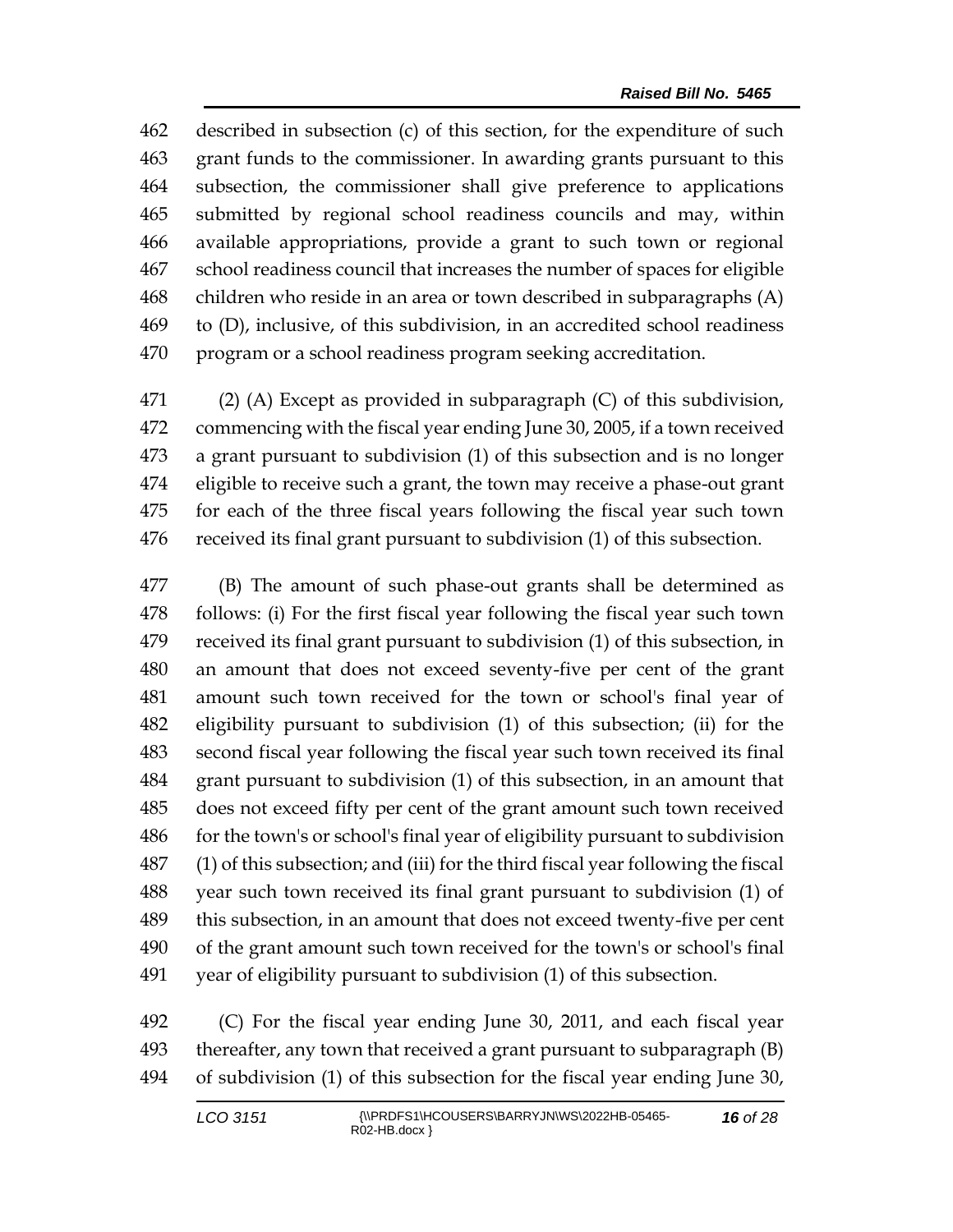2010, shall continue to receive a grant under this subsection even if the town no longer meets the criteria for such grant pursuant to subparagraph (B) of subdivision (1) of this subsection.

 (e) (1) If funds appropriated for the purposes of subsection (c) of this section are not expended, the commissioner may deposit such unexpended funds in the account established under section 10-16aa and use such unexpended funds in accordance with the provisions of section 10-16aa.

 (2) For the fiscal year ending June 30, 2015, and each fiscal year thereafter, if funds appropriated for the purposes of subsection (c) of this section are not expended, an amount up to one million dollars of such unexpended funds may be available for the provision of 507 scholarships and professional development for early childhood care and 508 education program providers, and individual staff members employed in such programs, provided such programs accept state funds for infant, toddler and preschool slots. Such unexpended funds may be available for use in accordance with the provisions of this **[**subparagraph**]** subdivision for the subsequent fiscal year. The commissioner may use such unexpended funds on and after July 1, 2015, to support early childhood education programs accepting state funds in satisfying the staff qualifications requirements of subparagraphs (B) and (C) of subdivision (2) of subsection (b) of this section. The commissioner shall use any such funds to provide assistance to individual staff members, giving priority to those staff members (A) attending an institution of higher education accredited by the Board of Regents for Higher Education or the Office of Higher Education, and approved by the Office of Early Childhood, and regionally accredited, at a maximum of ten thousand dollars per staff member per year for the cost of higher education courses leading to a bachelor's degree or, not later than December 31, 2015, an associate degree, as such degrees are described in said subparagraphs (B) and (C), or (B) receiving noncredit competency-based training approved by the office, at a maximum of one thousand dollars per staff member per year, provided such staff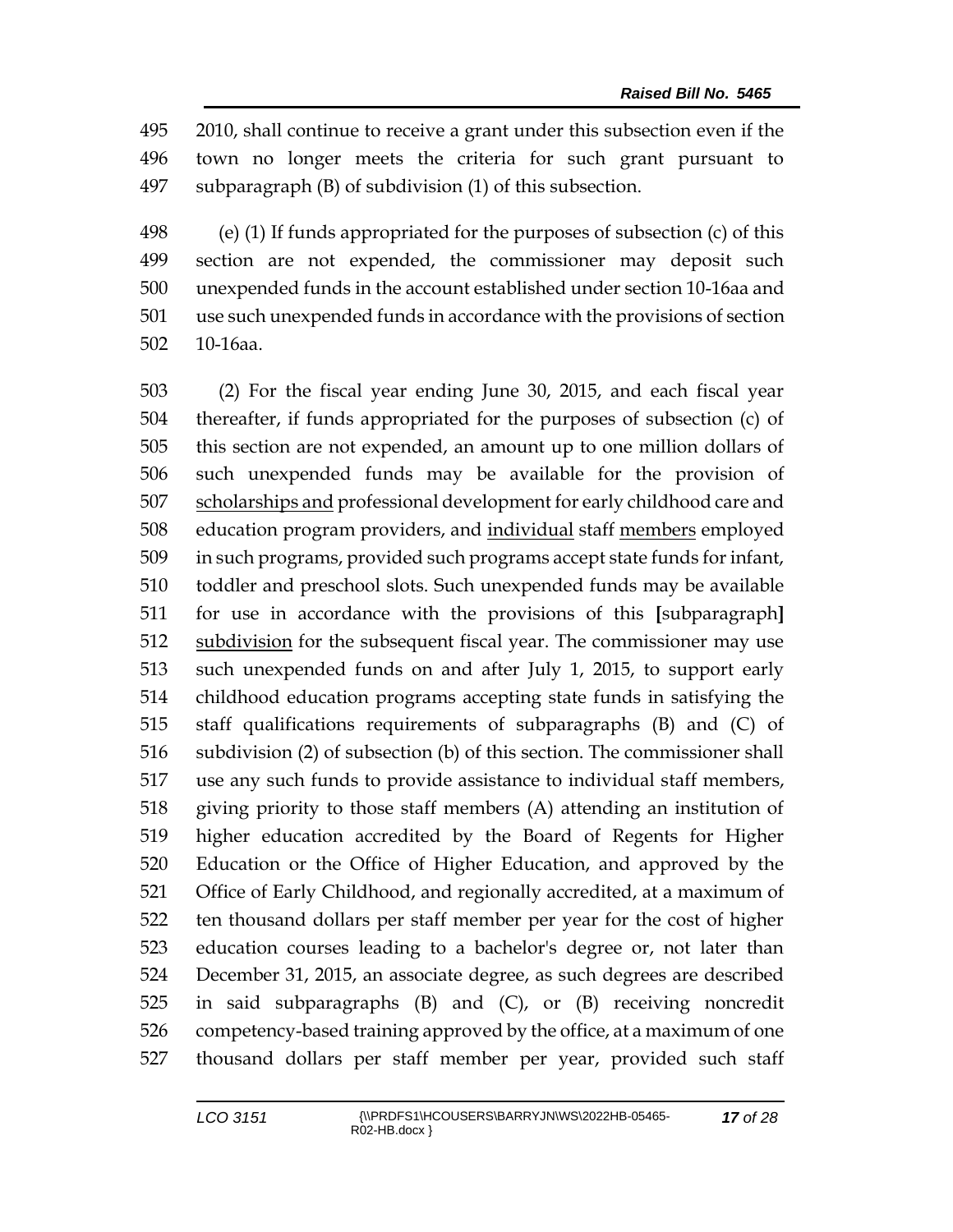members have applied for all available federal and state scholarships and grants, and such assistance does not exceed such staff members' financial need. Individual staff members shall apply for such unexpended funds in a manner determined by the commissioner. The commissioner shall determine how such unexpended funds shall be distributed.

 (3) If funds appropriated for the purposes of subsection (c) of this section are not expended pursuant to subsection (c) of this section, deposited pursuant to subdivision (1) of this subsection, or used pursuant to subdivision (2) of this subsection, the commissioner may use such unexpended funds to support local school readiness programs. The commissioner may use such funds for purposes including, but not limited to, (A) assisting local school readiness programs in meeting and maintaining accreditation requirements, (B) providing training in implementing the preschool assessment and curriculum frameworks, including training to enhance literacy teaching skills, (C) developing a state-wide preschool curriculum, (D) developing student assessments for students in grades kindergarten to two, inclusive, (E) developing and implementing best practices for parents in supporting preschool and kindergarten student learning, (F) developing and implementing strategies for children to successfully transition to preschool and from preschool to kindergarten, including through parental engagement and whole-family supports that may be utilized through the two- generational initiative, established pursuant to section 17b-112*l*, or through other available resources, (G) providing for professional development, including assisting in career ladder advancement, for school readiness staff, (H) providing supplemental grants to other towns that are eligible for grants pursuant to subsection (c) of this section, and (I) developing a plan to provide spaces in an accredited school readiness program or a school readiness program seeking accreditation to all eligible children who reside in an area or town described in subparagraphs (A) to (D), inclusive, of subdivision (1) of subsection (d) of this section.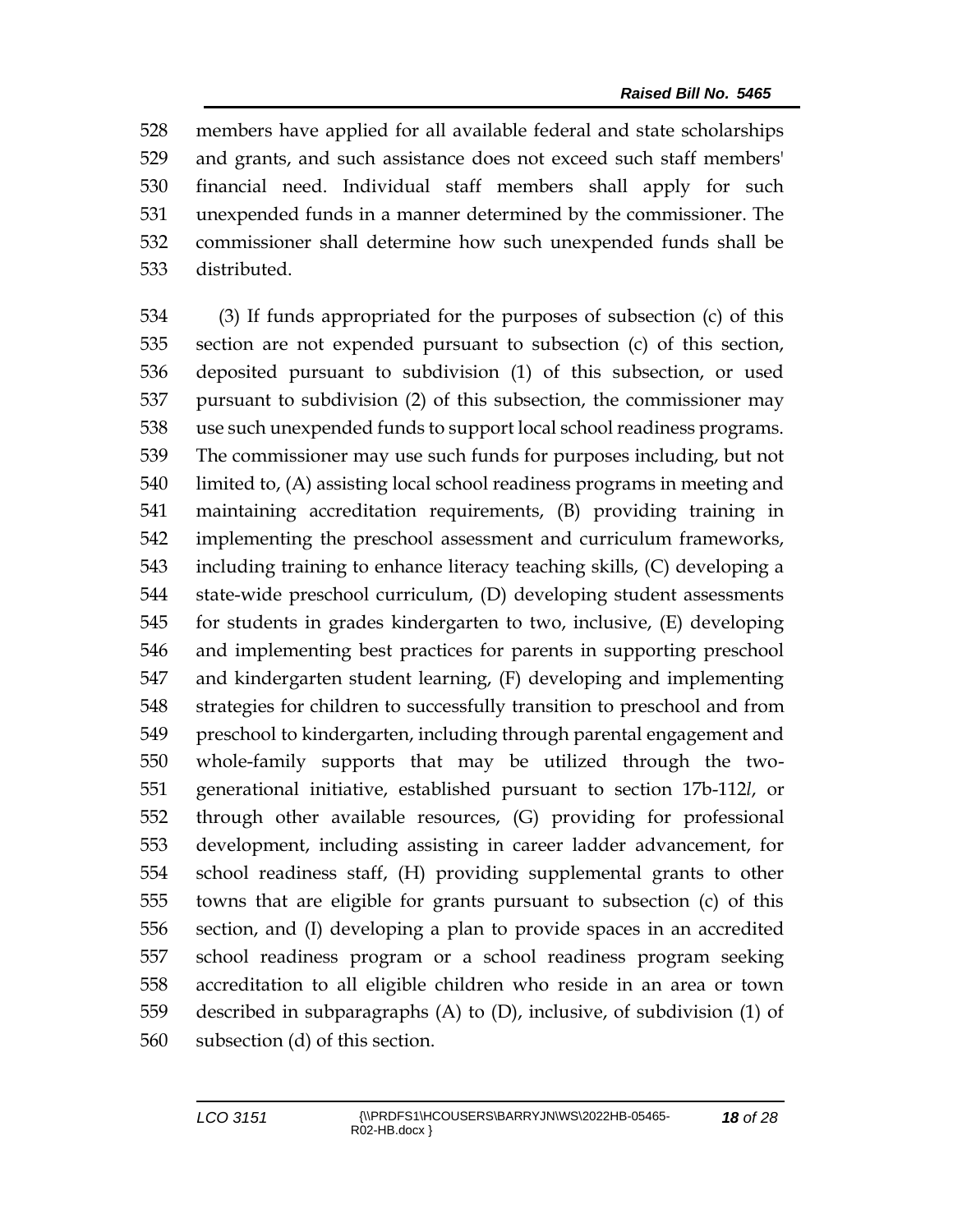(f) Any school readiness program that receives funds pursuant to this section or section 10-16u shall not discriminate on the basis of race, color, national origin, gender, religion or disability. For purposes of this section, a nonsectarian program means any public or private school readiness program that is not violative of the Establishment Clause of the Constitution of the State of Connecticut or the Establishment Clause of the Constitution of the United States of America.

 (g) Subject to the provisions of this subsection, no funds received by a town pursuant to subsection (c) or (d) of this section or section 10-16u shall be used to supplant federal, state or local funding received by such town for early childhood education, provided a town may use an amount determined in accordance with this subsection for coordination, program evaluation and administration. Such amount shall be at least five per cent of the total grant allocation, but not more than seventy-five thousand dollars and shall be determined by the commissioner based on the school readiness grant award allocated to the town pursuant to subsection (c) or (d) of this section or section 10-16u and the number of operating sites for coordination, program evaluation and administration. Such amount shall be increased by an amount equal to local funding provided for early childhood education coordination, program evaluation and administration, not to exceed twenty-five thousand dollars. Each town that receives a grant pursuant to subsection (c) or (d) of this section or section 10-16u shall designate a person to be responsible for such coordination, program evaluation and administration and to act as a liaison between the town and the commissioner. Each school readiness program that receives funds pursuant to this section or section 10-16u shall provide information to the commissioner or the school readiness council, as requested, that is necessary for purposes of any school readiness program evaluation.

 (h) Any town receiving a grant pursuant to this section may use such grant, with the approval of the commissioner, to prepare a facility or staff for operating a school readiness program and shall be adjusted based on the number of days of operation of a school readiness program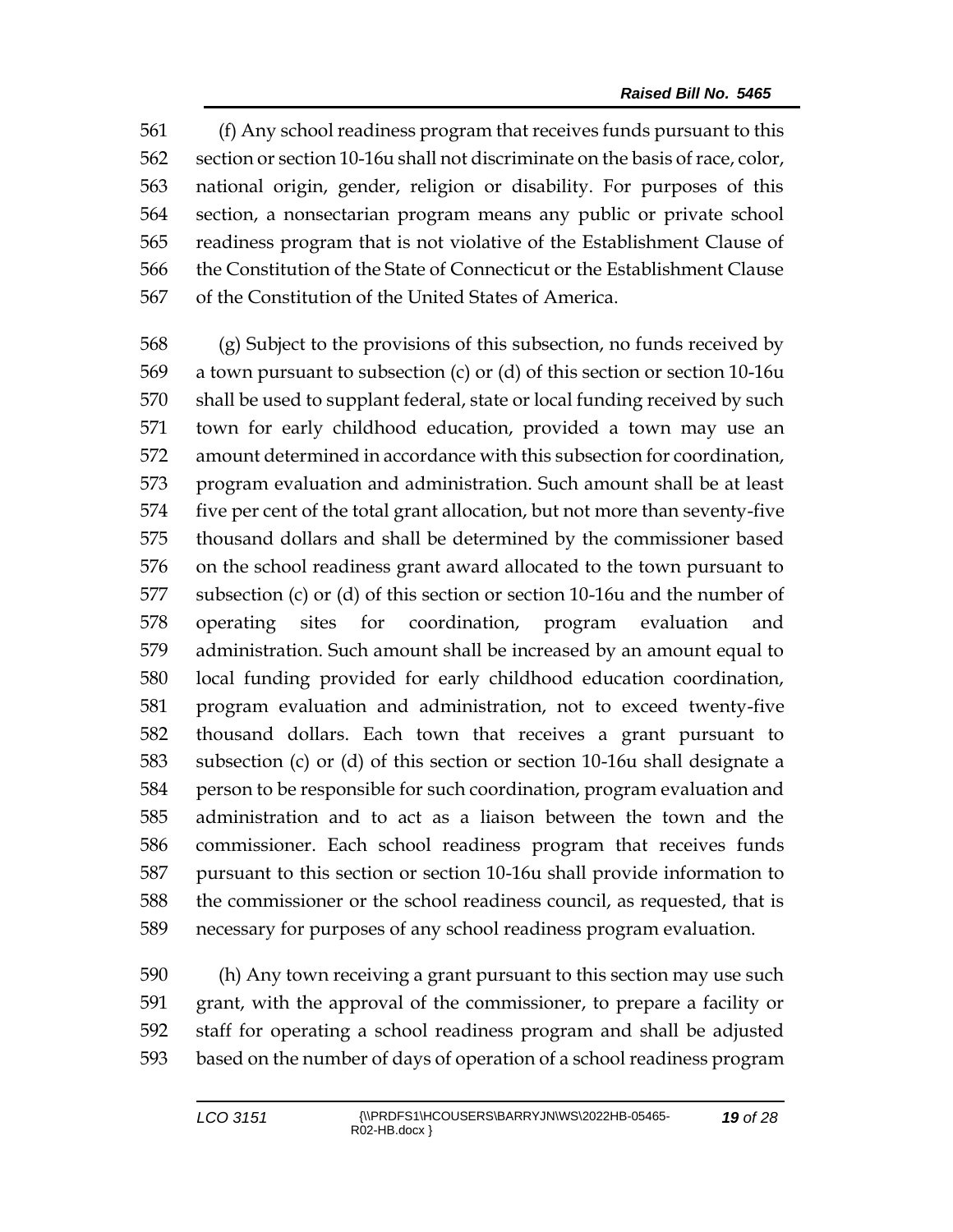if a shorter term of operation is approved by the commissioner.

 (i) A town may use grant funds to purchase spaces for eligible children who reside in such town at an accredited school readiness program located in another town. A regional school readiness council may use grant funds to purchase spaces for eligible children who reside in the region covered by the council at an accredited school readiness program located outside such region.

 (j) Children enrolled in school readiness programs funded pursuant to this section shall not be counted (1) as resident students for purposes of subdivision (22) of section 10-262f, or (2) in the determination of average daily membership pursuant to subdivision (2) of subsection (a) of section 10-261.

606 (k) (1) Up to two per cent of the amount of the appropriation for this section may be allocated to the competitive grant program pursuant to subsection (d) of this section. The determination of the amount of such allocation shall be made on or before August first.

 (2) Up to two per cent of the amount of the appropriation for this section may be used by the commissioner in a manner consistent with the provisions of section 10-509.

 **[**(l) For the fiscal year ending June 30, 2020, and each fiscal year thereafter, any school readiness program that (1) is licensed by the Office of Early Childhood pursuant to chapter 368a, (2) provides full- day and year-round child care and education programs for children, and (3) receives funds pursuant to this section or section 10-16u, shall use any amount of the per child cost as described in subdivision (1) of subsection (b) of section 10-16q that is over the amount of eight thousand nine hundred twenty-seven dollars, exclusively to increase the salaries of those individuals with direct responsibility for teaching or caring for children in a classroom at such school readiness program.**]**

 Sec. 7. Subsection (b) of section 8-210 of the 2022 supplement to the general statutes is repealed and the following is substituted in lieu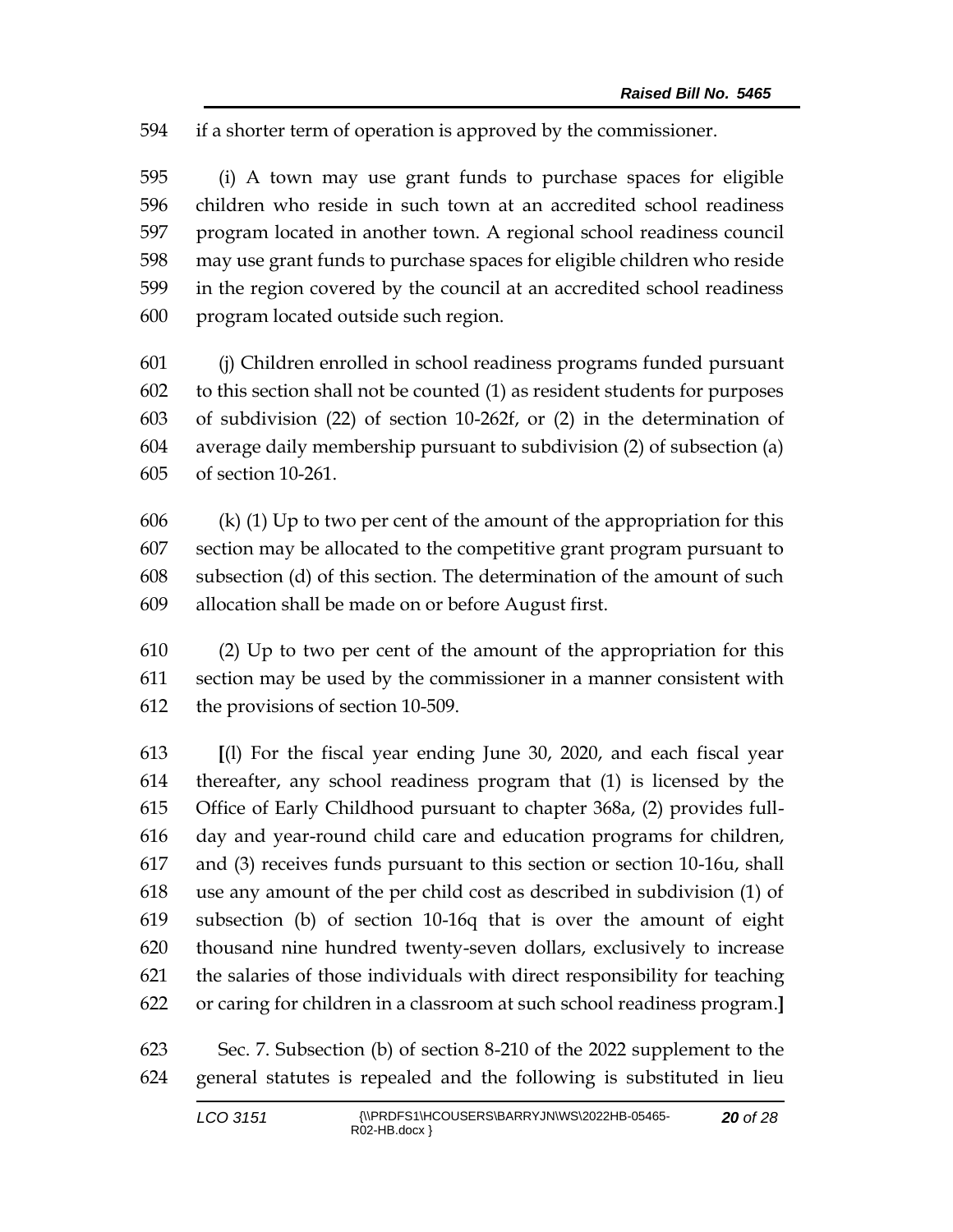### thereof (*Effective July 1, 2022*):

 (b) The state, acting by and in the discretion of the Commissioner of Early Childhood, may enter into a contract with a municipality, a group child care home or family child care home, as described in section 19a-629 77, as amended by this act, a human resource development agency or a nonprofit corporation for state financial assistance in developing and operating child care centers, group child care homes and family child care homes for children disadvantaged by reasons of economic, social or environmental conditions, provided no such financial assistance shall be available for the operating costs of any such child care center, group child care home or family child care home unless it has been licensed by the Commissioner of Early Childhood pursuant to section 19a-80. Such financial assistance shall be available for a program of a municipality, of a group child care home or family child care home, of a human resource development agency or of a nonprofit corporation which may provide for personnel, equipment, supplies, activities, program materials and renovation and remodeling of the physical facilities of such child care centers, group child care homes or family child care homes. Such contract shall provide for state financial assistance, within available appropriations, in the form of a state grant-in-aid (1) for a portion of the cost of such program, as determined by the Commissioner of Early Childhood, if not federally assisted, (2) equal to one-half of the amount by which the net cost of such program, as approved by the Commissioner of Early Childhood, exceeds the federal grant-in-aid thereof, or (3) in an amount not less than the per child cost as described in subdivision (1) of subsection (b) of section 10-16q, as amended by this act, for each child in such program that is three or four years of age and each child that is five years of age who is not eligible to enroll in school, pursuant to section 10-15c, while maintaining services to children under three years of age under this section. **[**For the fiscal year ending June 30, 2020, and each fiscal year thereafter, the amount per child pursuant to subdivision (3) of this subsection that is over the amount of the per child cost that was prescribed pursuant to the contract for the fiscal year ending June 30, 2019, shall be used exclusively to increase the salaries of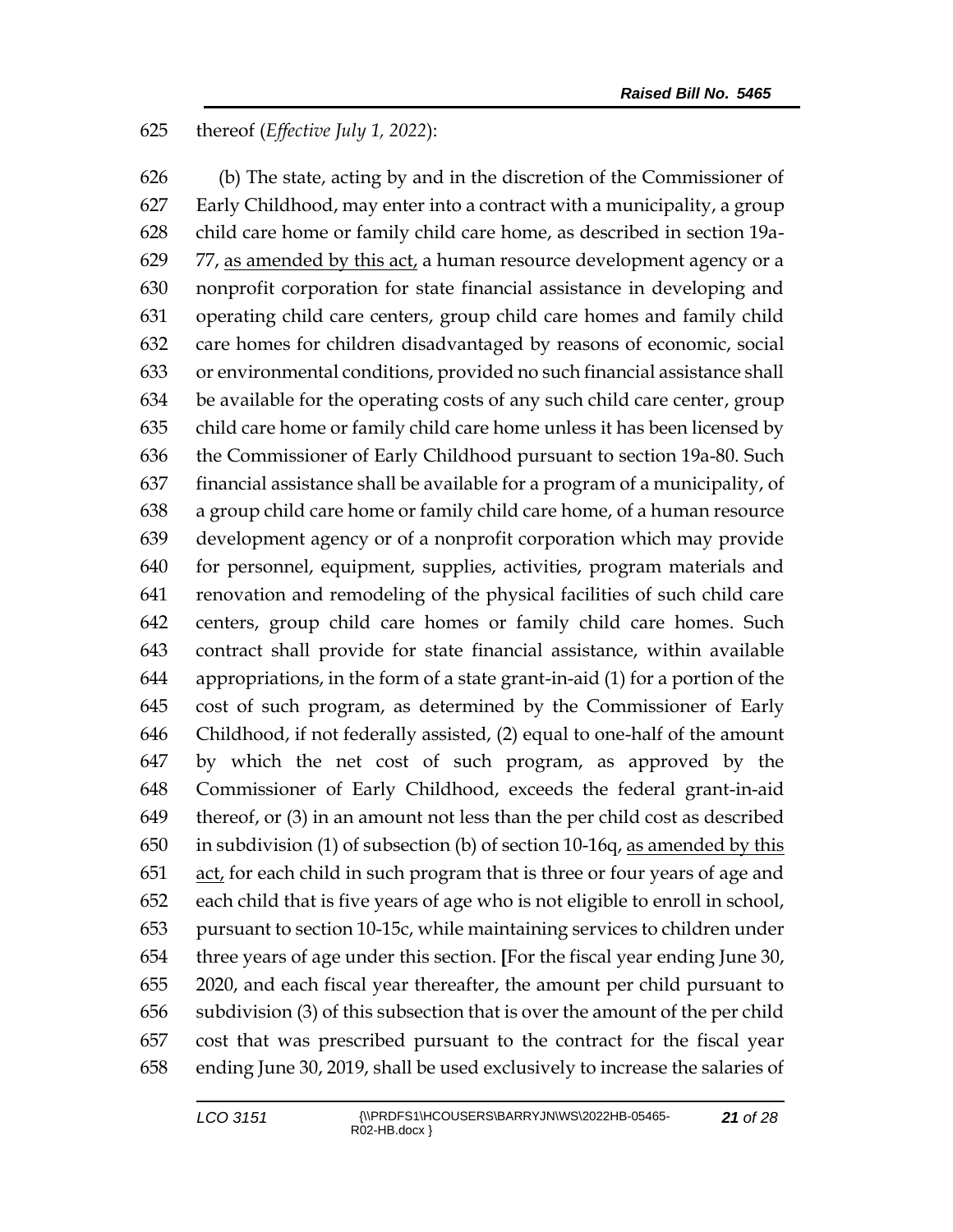early childhood educators employed at the child care center.**]** The Commissioner of Early Childhood may authorize child care centers, group child care homes and family child care homes receiving financial assistance under this subsection to apply a program surplus to the next program year. The Commissioner of Early Childhood shall consult with directors of child care centers in establishing fees for the operation of such centers.

 Sec. 8. Subsections (a) and (b) of section 17b-749 of the 2022 supplement to the general statutes are repealed and the following is substituted in lieu thereof (*Effective July 1, 2022*):

 (a) The Commissioner of Early Childhood shall establish and operate a child care subsidy program to increase the availability, affordability and quality of child care services for families with a parent or caretaker who (1) is (A) working or attending high school, or (B) **[**subject to the provisions of subsection (d) of this section,**]** is enrolled or participating in (i) a public or independent institution of higher education, (ii) a private occupational school authorized pursuant to sections 10a-22a to 10a-22o, inclusive, (iii) a job training or employment program administered by a regional workforce development board, (iv) an apprenticeship program administered by the Labor Department's office of apprenticeship training, (v) an alternate route to certification program approved by the State Board of Education, (vi) an adult education program pursuant to section 10-69 or other high school equivalency program, or (vii) a local Even Start program or other adult education program approved by the Commissioner of Early Childhood; or (2) receives cash assistance under the temporary family assistance program from the Department of Social Services and is participating in an education, training or other job preparation activity approved pursuant to subsection (b) of section 17b-688i or subsection (b) of section 17b- 689d. Services available under the child care subsidy program shall include the provision of child care subsidies for children under the age of thirteen or children under the age of nineteen with special needs. The Office of Early Childhood shall open and maintain enrollment for the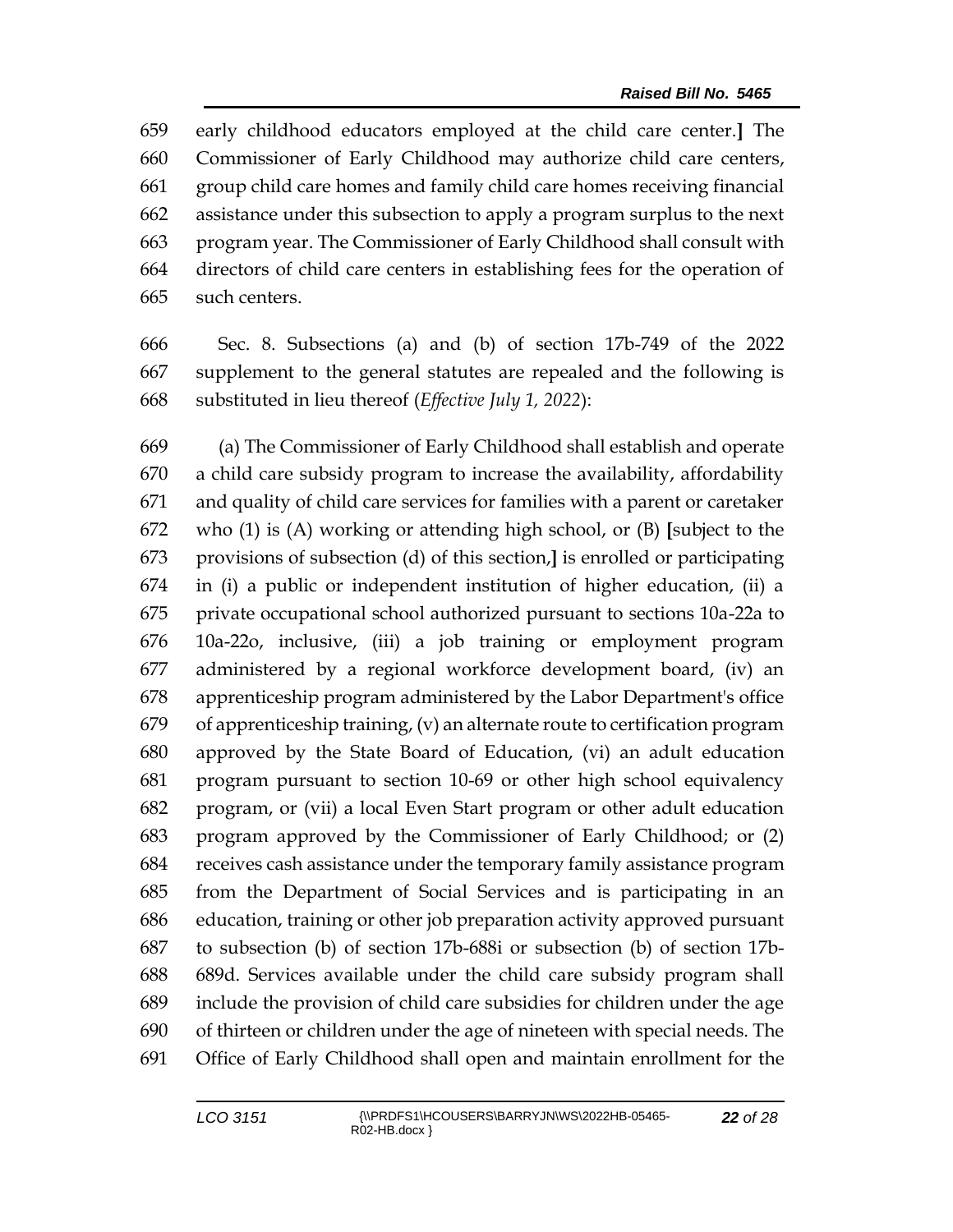child care subsidy program and shall administer such program within the existing budgetary resources available. The office shall issue a notice on the office's Internet web site any time the office closes the program to new applications, changes eligibility requirements, changes program benefits or makes any other change to the program's status or terms, except the office shall not be required to issue such notice when the office expands program eligibility. Any change in the office's acceptance of new applications, eligibility requirements, program benefits or any other change to the program's status or terms for which the office is required to give notice pursuant to this subsection, shall not be effective until thirty days after the office issues such notice.

 (b) The commissioner shall (1) establish income standards for applicants and recipients at a level to include a family with gross income up to **[**fifty**]** seventy-five per cent of the state-wide median income, except the commissioner, **[**(1) may increase the income level up to the maximum level allowed under federal law, (2)**]** upon the request of the Commissioner of Children and Families, may waive the income standards for adoptive families so that children adopted on or after October 1, 1999, from the Department of Children and Families are eligible for the child care subsidy program, and **[**(3) on and after March 1, 2003, shall reduce the income eligibility level to up to fifty-five per cent of the state-wide median income for applicants and recipients who qualify based on their loss of eligibility for temporary family assistance**]** (2) limit the amount of a family copay to a maximum of seven per cent of a family's household income. The commissioner may adopt regulations in accordance with chapter 54 to establish income criteria and durational requirements for such waiver of income standards.

 Sec. 9. Subsection (d) of section 17b-749 of the 2022 supplement to the general statutes is repealed and the following is substituted in lieu thereof (*Effective July 1, 2022*):

 (d) (1) Not later than July 1, 2015, an applicant determined to be eligible for program benefits by the Commissioner of Early Childhood shall remain eligible for such benefits for a period prescribed by federal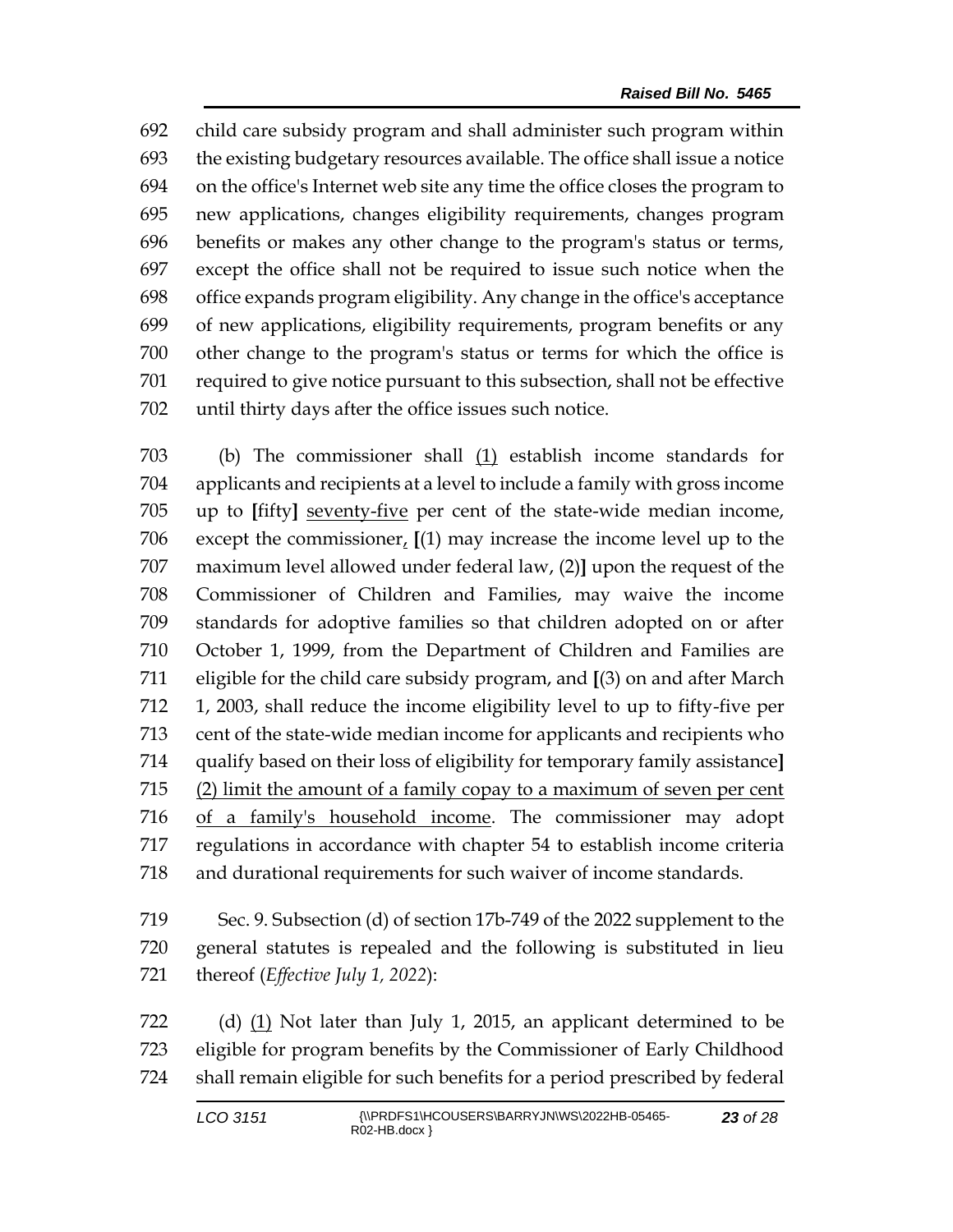law. **[**, except any applicant determined to be eligible for program benefits by the commissioner under subparagraph (B) of subdivision (1) of subsection (a) of this section shall only be eligible for and receive such benefits upon the availability of federal funds received pursuant to Coronavirus Response and Relief Supplemental Appropriations Act, P.L. 116-260, as amended from time to time, or the American Rescue Plan Act of 2021, P.L. 117-2, as amended from time to time, and designated by the commissioner for such benefits.**]**

 (2) For purposes of determining the eligibility of an applicant for program benefits under subparagraph (A) of subdivision (1) of subsection (a) of this section, the commissioner shall accept evidence of registration with a job search assistance program administered by the Labor Department. An applicant determined to be eligible for program benefits under this subdivision shall be considered employed half-time and eligible for such benefits for a period of ninety days while such applicant seeks employment.

 Sec. 10. Section 17b-749 of the 2022 supplement to the general statutes is amended by adding subsection (l) as follows (*Effective July 1, 2022*):

 (NEW) (l) For the fiscal year ending June 30, 2023, and each fiscal year thereafter, the amount of the subsidy paid to providers under the child care subsidy program shall be at least seventy-five per cent of the market rate, as determined by the Commissioner of Early Childhood pursuant to the current market rate study required under federal law.

 Sec. 11. Subdivision (3) of subsection (a) of section 19a-77 of the general statutes is repealed and the following is substituted in lieu thereof (*Effective July 1, 2022*):

 (3) A "family child care home" which consists of a private family home (A) caring for not more than six children, including the provider's own children not in school full time, or if there is an assistant or substitute staff member approved by the Commissioner of Early Childhood present, not more than nine children, (B) where the children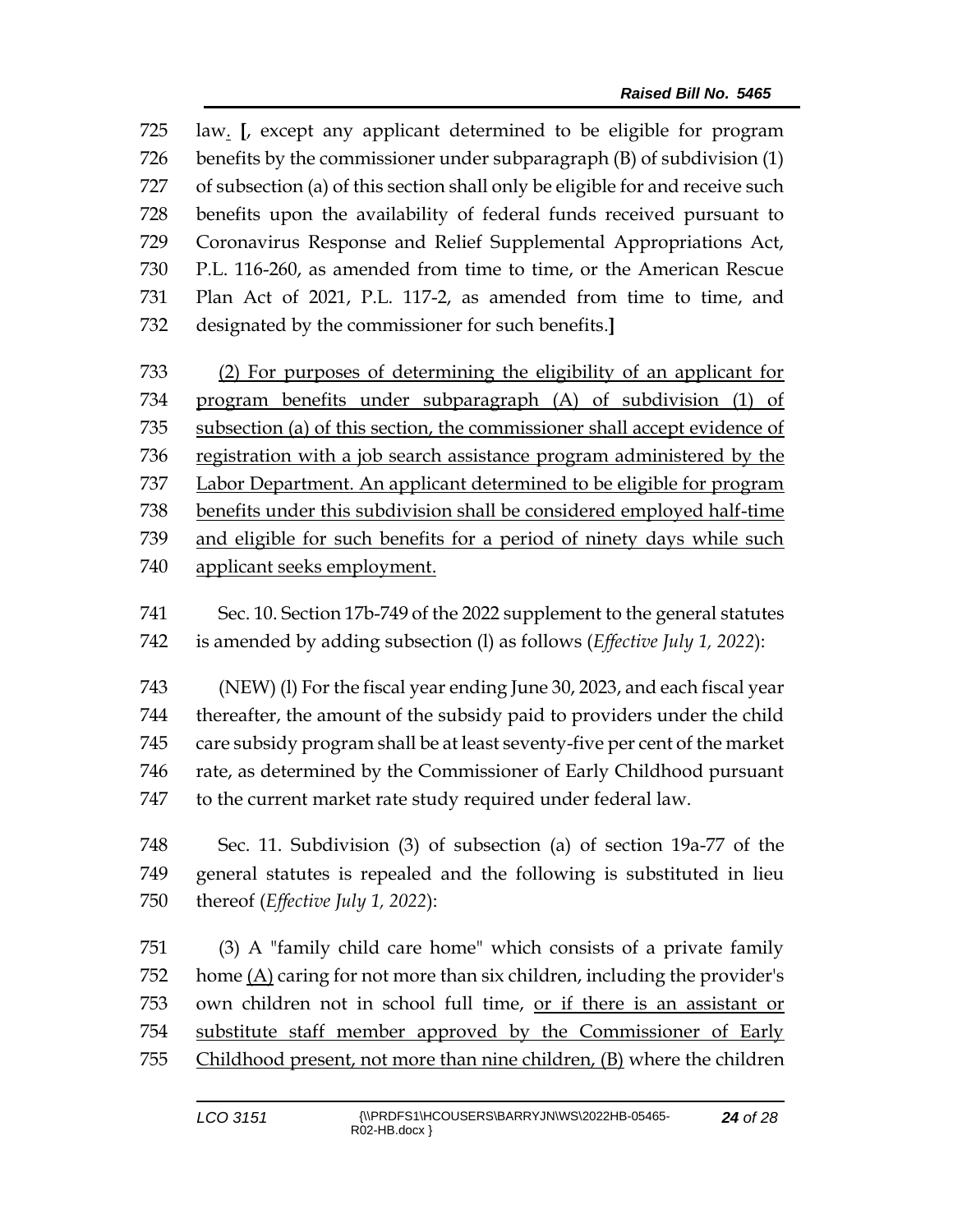are cared for not less than three or more than twelve hours during a twenty-four-hour period, and (C) where care is given on a regularly recurring basis except that care may be provided in excess of twelve hours but not more than seventy-two consecutive hours to accommodate a need for extended care or intermittent short-term overnight care. **[**During the regular school year, a maximum of three additional children who are in school full time, including the provider's own children, shall be permitted, except that if the provider has more than three children who are in school full time**]** At any time during the year, all of the provider's children shall be permitted; **[**. During the summer months when regular school is not in session, a maximum of three additional children who are otherwise enrolled in school full time, including the provider's own children, shall be permitted if there is an assistant or substitute staff member approved by the Commissioner of Early Childhood, pursuant to section 19a-87b, present and assisting the provider, except that (A) if the provider has more than three such additional children who are the provider's own children, all of the provider's own children shall be permitted, and (B) such approved assistant or substitute staff member shall not be required if all of such additional children are the provider's own children;**]**

 Sec. 12. Section 10-16r of the 2022 supplement to the general statutes is repealed and the following is substituted in lieu thereof (*Effective July 1, 2022*):

 (a) A town seeking to apply for a grant pursuant to subsection (c) of section 10-16p, as amended by this act, or section 10-16u shall convene a local school readiness council or shall establish a regional school readiness council pursuant to subsection (c) of this section. Any other town may convene such a council. The chief elected official of the town or, in the case of a regional school district, the chief elected officials of the towns in the school district and the superintendent of schools for the school district shall jointly appoint and convene such council. Each school readiness council shall be composed of: (1) The chief elected official, or the official's designee; (2) the superintendent of schools, or a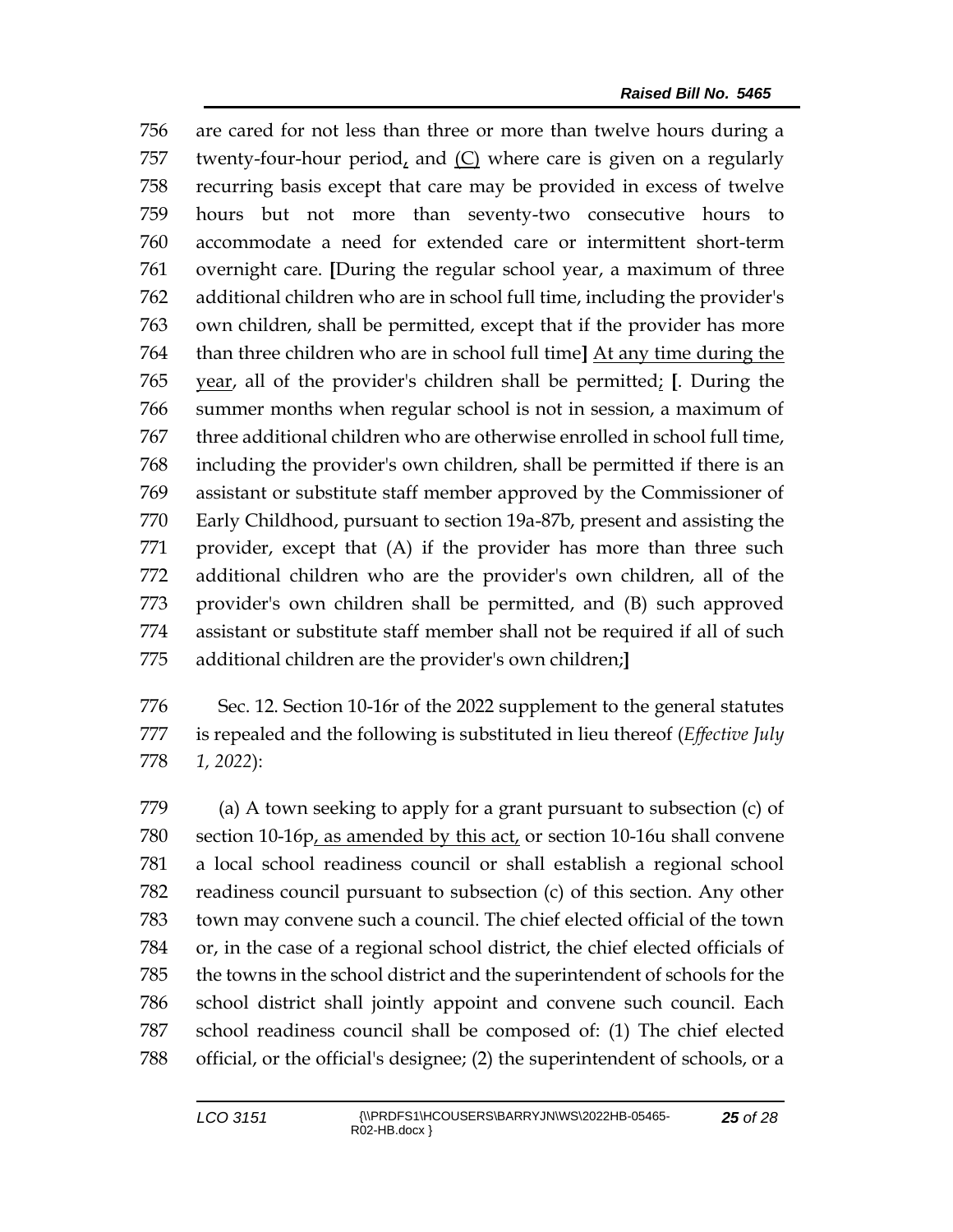management level staff person as the superintendent's designee; (3) parents; (4) representatives from local programs such as Head Start, child care providers receiving state financial assistance pursuant to section 8-210, as amended by this act, family resource centers, nonprofit and for-profit child care centers, group child care homes, prekindergarten and nursery schools, and family child care home providers; (5) a representative from a health care provider in the community; (6) the local homeless education liaison designated by the local or regional board of education for the school district, pursuant to Subtitle B of Title VII of the McKinney-Vento Homeless Assistance Act, 42 USC 11431 et seq., as amended from time to time; (7) a representative from a workforce or job training entity in the community; (8) a representative from a local business in the community; and (9) other representatives from the community who provide services to children. On and after July 1, 2021, the members of the school readiness council shall elect the chairperson of the school readiness council. Each school readiness council is required to document efforts to ensure that the racial, ethnic and socioeconomic composition of the council reflects that of its town or region, as applicable. At least twenty-five per cent of the membership of the school readiness council shall be parents or guardians of children eligible to attend a school readiness program. Such parents or guardians may, within available appropriations, be compensated for any time and travel related to council meetings, and any activities related to training, leadership and community engagement. School readiness council meetings shall be held at times and locations that are convenient for the council members, including the parent and guardian members.

 (b) The local school readiness council shall: (1) Make recommendations to the chief elected official and the superintendent of schools on issues relating to school readiness, including any applications for grants pursuant to sections 10-16p, as amended by this act, 10-16u, 17b-749a and 17b-749c; (2) foster partnerships among providers of school readiness programs; (3) cooperate with the Office of Early Childhood in any evaluation of a school readiness program; (4)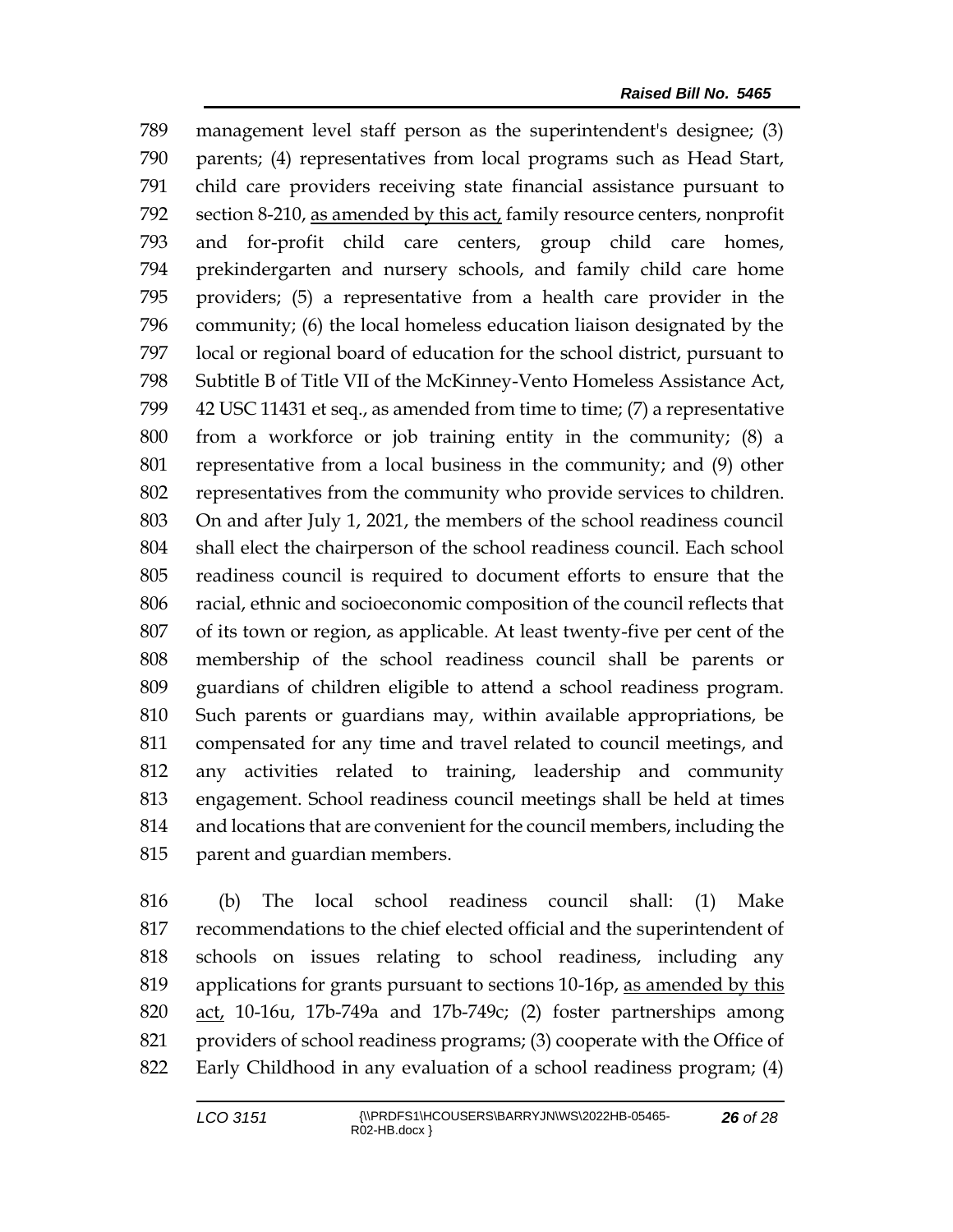identify existing and prospective resources and services available to children and families; (5) facilitate the coordination of the delivery of services to children and families, including (A) referral procedures, and (B) before and after-school child care for children attending kindergarten programs; (6) exchange information with other councils, the community and organizations serving the needs of children and families; (7) make recommendations to school officials concerning transition from school readiness programs to kindergarten; (8) encourage public participation; **[**and**]** (9) collaborate with the Office of Early Childhood related to planning improvements to the state early care and education governance structure; and (10) conduct, as necessary, a needs assessment for early childhood education for children and families in the community.

 (c) Two or more towns or school districts and appropriate representatives of groups or entities interested in early childhood education in a region may establish a regional school readiness council. If a priority school is located in at least one of such school districts, the regional school readiness council may apply for a grant pursuant to subsection (d) of section 10-16p, as amended by this act. The regional school readiness council may perform the duties outlined in subdivisions (2) to (8), inclusive, and (10) of subsection (b) of this section.

 (d) On and after July 1, 2022, following a local needs assessment conducted pursuant to subdivision (10) of subsection (b) of this section, that reveals a surplus of unused school readiness spaces, a local or regional school readiness council may convert such unused school readiness spaces to infant and toddler spaces, provided the per child cost for such converted spaces does not exceed the per child cost for infant and toddler spaces for state-funded child care centers pursuant to section 8-210, as amended by this act.

 Sec. 13. (*Effective July 1, 2022*) The sum of \_\_\_\_ dollars is appropriated to the Office of Early Childhood from the General Fund, for the fiscal year ending June 30, 2023, for the purpose of expending such funds in